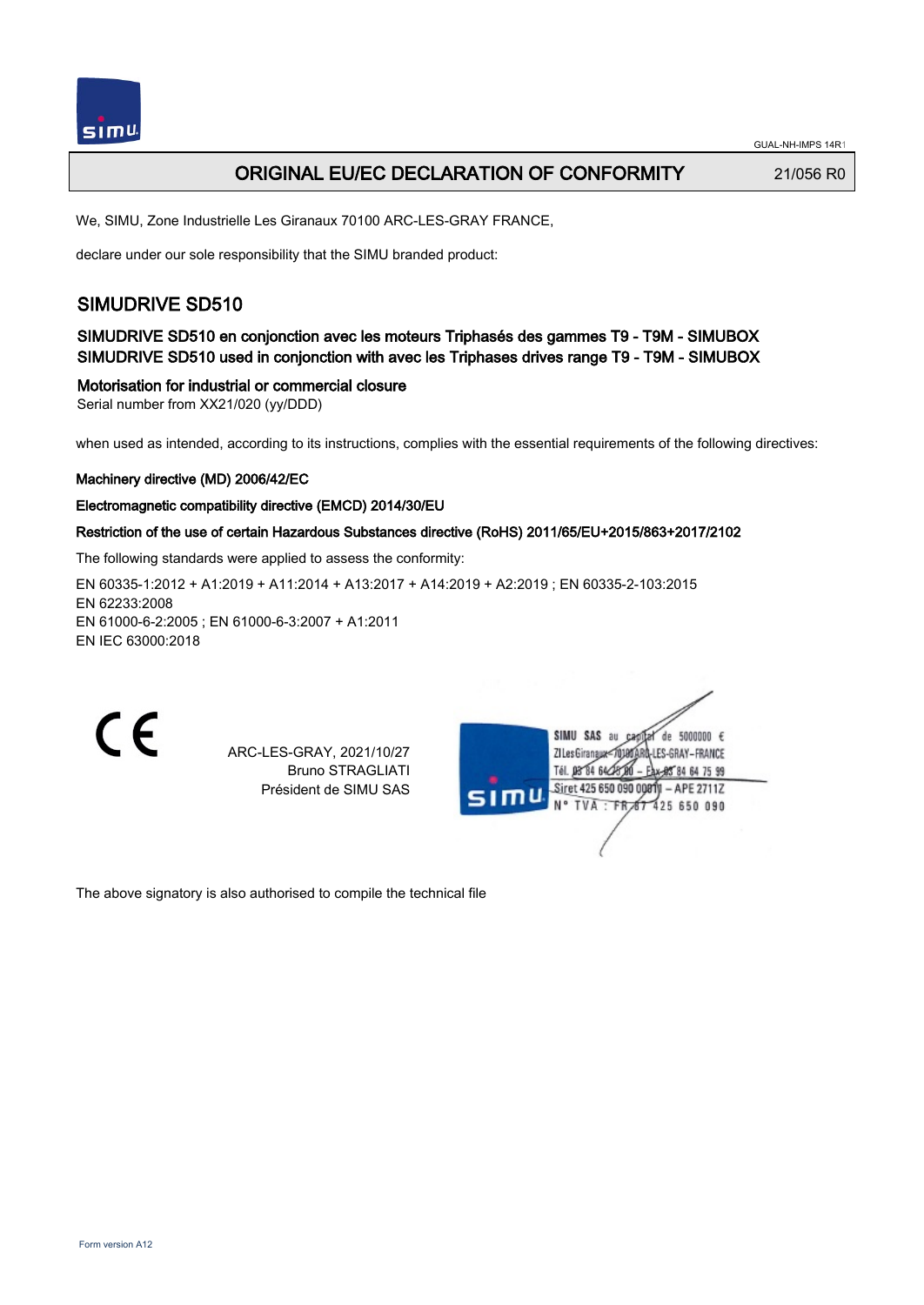

## ORIGINAL EU/EC DECLARATION OF CONFORMITY DECLARATION EU/CE DE CONFORMITE ORIGINALE

21/056 R0

We, SIMU, Zone Industrielle Les Giranaux 70100 ARC-LES-GRAY FRANCE, Nous,

declare under our sole responsibility that the SIMU branded product: declarons sous notre seule responsabilité que le produit de marque SIMU

# SIMUDRIVE SD510

### SIMUDRIVE SD510 en conjonction avec les moteurs Triphasés des gammes T9 - T9M - SIMUBOX SIMUDRIVE SD510 used in conjonction with avec les Triphases drives range T9 - T9M - SIMUBOX

Motorisation for industrial or commercial closure

Motorisation pour fermeture commerciale ou industrielle Serial number from XX21/020 (yy/DDD)

Numéro de série à partir de

when used as intended, according to its instructions, complies with the essential requirements of the following directives: utilisé, selon l'usage prévu, comme décrit dans son manuel d'utilisation, est conforme aux exigences essentielles des directives suivantes

#### Machinery directive (MD) 2006/42/EC

Directive Machine 2006/42/EC

#### Electromagnetic compatibility directive (EMCD) 2014/30/EU

Directive compatibilité électromagnétique 2014/30/EU

#### Restriction of the use of certain Hazardous Substances directive (RoHS) 2011/65/EU+2015/863+2017/2102

Directive RoHS 2011/65/EU+2015/863+2017/2102

The following standards were applied to assess the conformity: Les normes de référence suivantes ont été appliquées pour évaluer la conformité

EN 60335‑1:2012 + A1:2019 + A11:2014 + A13:2017 + A14:2019 + A2:2019 ; EN 60335‑2‑103:2015 EN 62233:2008 EN 61000‑6‑2:2005 ; EN 61000‑6‑3:2007 + A1:2011 EN IEC 63000:2018

C E

ARC-LES-GRAY, 2021/10/27 Bruno STRAGLIATI Président de SIMU SAS



The above signatory is also authorised to compile the technical file

La personne signataire ci-dessus est aussi celle autorisée à constituer le dossier technique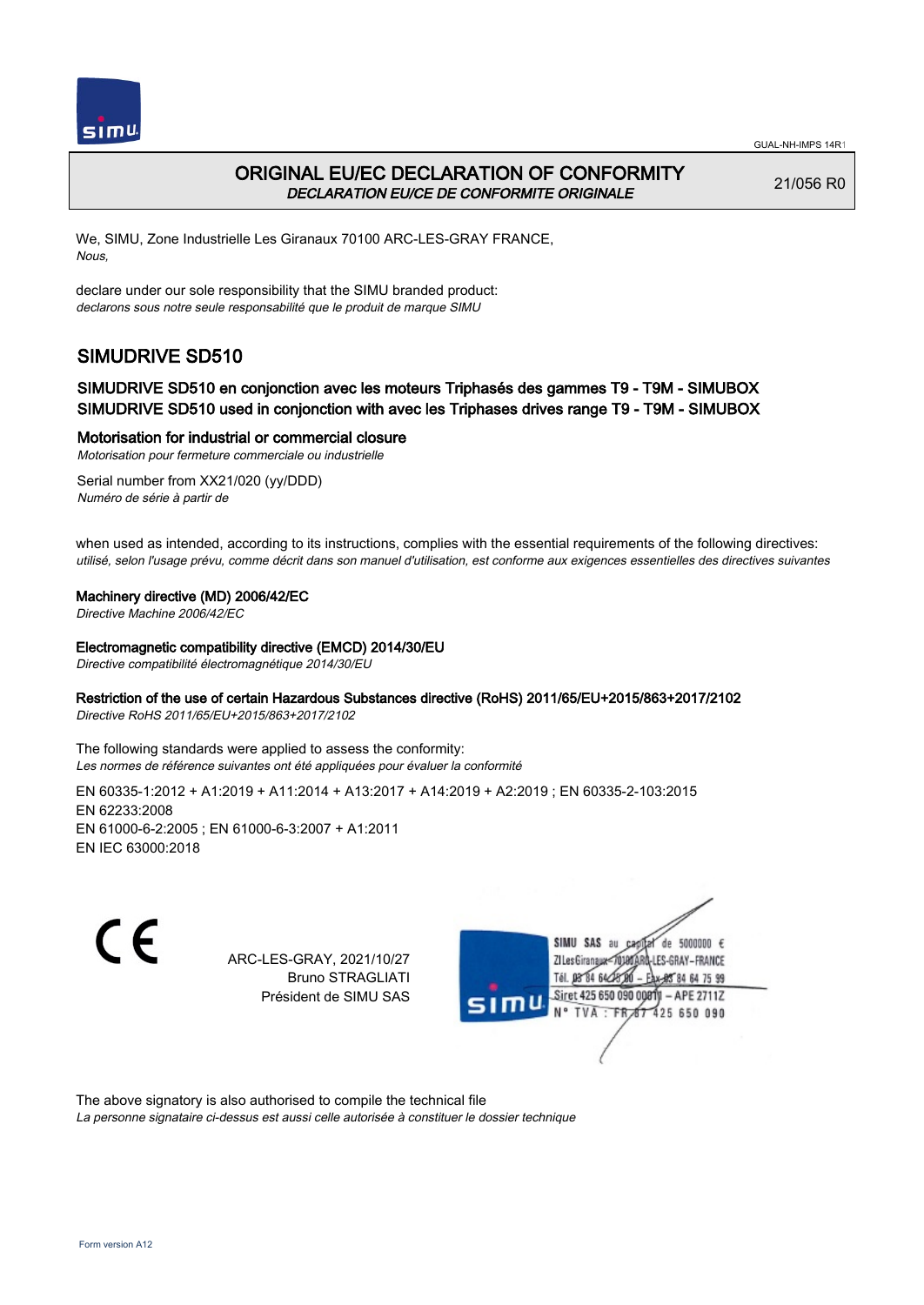

## ORIGINAL EU/EC DECLARATION OF CONFORMITY ORIGINAL EU/EG-KONFORMITÄTSERKLÄRUNG

21/056 R0

We, SIMU, Zone Industrielle Les Giranaux 70100 ARC-LES-GRAY FRANCE, Wir,

declare under our sole responsibility that the SIMU branded product: erklären unter unserer alleinigen Verantwortung, dass das mit der Marke SIMU versehene Produkt

# SIMUDRIVE SD510

### SIMUDRIVE SD510 en conjonction avec les moteurs Triphasés des gammes T9 - T9M - SIMUBOX SIMUDRIVE SD510 used in conjonction with avec les Triphases drives range T9 - T9M - SIMUBOX

Motorisation for industrial or commercial closure

Motorisierung für gewerbliche Tore und Industrietore Serial number from XX21/020 (yy/DDD)

Seriennummer ab

when used as intended, according to its instructions, complies with the essential requirements of the following directives: den einschlägigen Bestimmungen der folgenden Richtlinien entspricht, wenn es nach den Anweisungen des Herstellers bestimmungsgemäß verwendet wird

#### Machinery directive (MD) 2006/42/EC

Maschinenrichtlinie 2006/42/EC

#### Electromagnetic compatibility directive (EMCD) 2014/30/EU

Richtlinie über die elektromagnetische Verträglichkeit 2014/30/EU

#### Restriction of the use of certain Hazardous Substances directive (RoHS) 2011/65/EU+2015/863+2017/2102

RoHS-Richtlinie 2011/65/EU+2015/863+2017/2102

The following standards were applied to assess the conformity: Die Konformität wird durch die Einhaltung folgender Normen nachgewiesen

EN 60335‑1:2012 + A1:2019 + A11:2014 + A13:2017 + A14:2019 + A2:2019 ; EN 60335‑2‑103:2015 EN 62233:2008 EN 61000‑6‑2:2005 ; EN 61000‑6‑3:2007 + A1:2011 EN IEC 63000:2018

C F

ARC-LES-GRAY, 2021/10/27 Bruno STRAGLIATI Président de SIMU SAS

de 5000000 € SIMU SAS **ZILesGirang** ES-GRAY-FRANCE Tél. 08 84 64 2 Siret 425 650 090 00811  $-$  APE 2711Z 425 650 090 **TVA** 

The above signatory is also authorised to compile the technical file

Die oben genannte Person ist auch bevollmächtigt, die relevanten technischen Unterlagen zusammenzustellen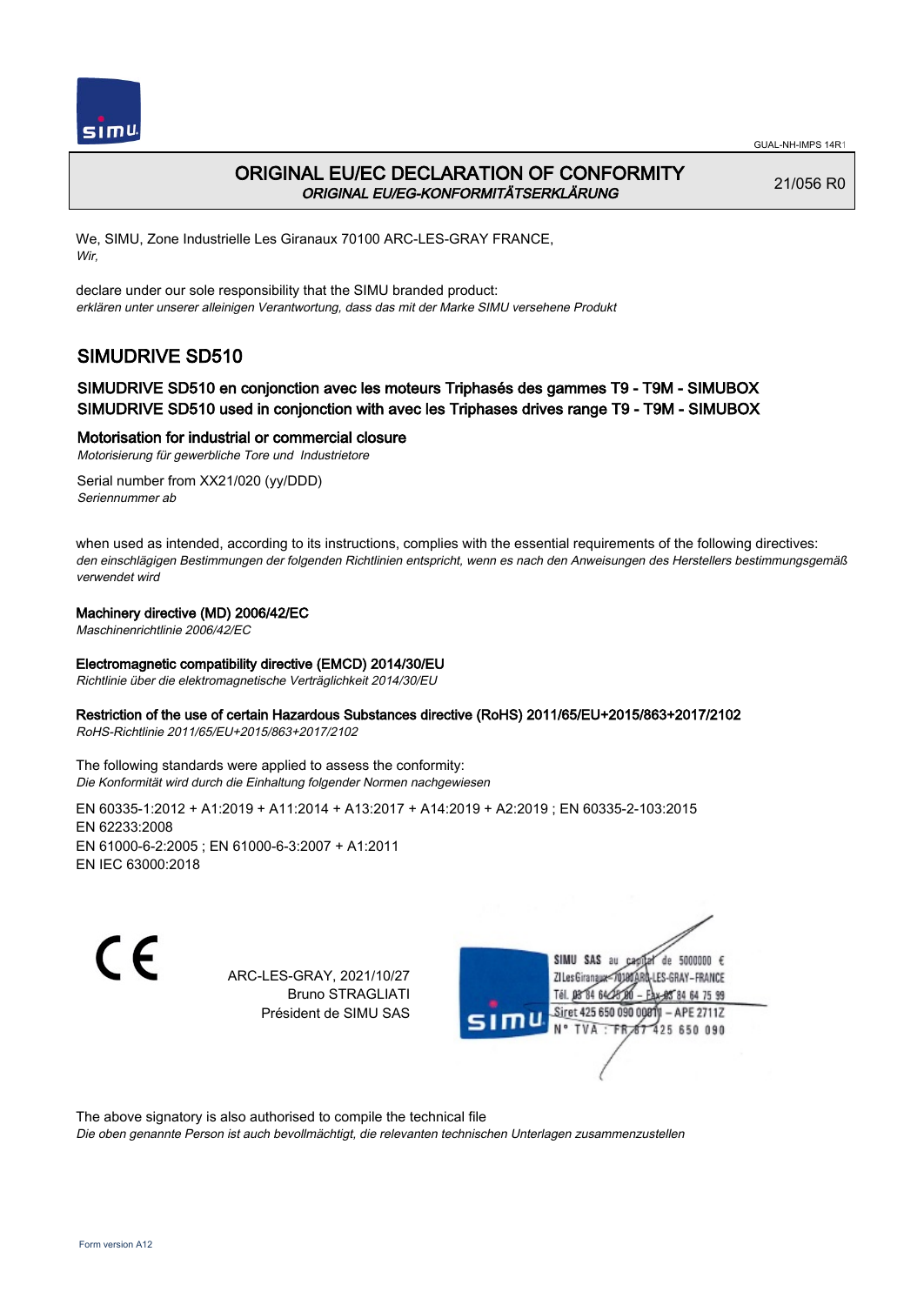



## ORIGINAL EU/EC DECLARATION OF CONFORMITY DECLARACIÓN UE/CE DE CONFORMIDAD ORIGINAL

21/056 R0

We, SIMU, Zone Industrielle Les Giranaux 70100 ARC-LES-GRAY FRANCE, Nosotros,

declare under our sole responsibility that the SIMU branded product: declaramos bajo nuestra única responsabilidad, que los productos de la marca SIMU

# SIMUDRIVE SD510

### SIMUDRIVE SD510 en conjonction avec les moteurs Triphasés des gammes T9 - T9M - SIMUBOX SIMUDRIVE SD510 used in conjonction with avec les Triphases drives range T9 - T9M - SIMUBOX

#### Motorisation for industrial or commercial closure

Motorización de cierres industriales y comerciales

Serial number from XX21/020 (yy/DDD) número de serie a partir de

when used as intended, according to its instructions, complies with the essential requirements of the following directives: cuando se utilizan según el uso previsto, de conformidad con sus instrucciones, cumplen con los requisitos esenciales de las siguientes directivas

#### Machinery directive (MD) 2006/42/EC

Directiva "Máquinas" 2006/42/EC

#### Electromagnetic compatibility directive (EMCD) 2014/30/EU

Directiva compatibilidad electromagnética 2014/30/EU

#### Restriction of the use of certain Hazardous Substances directive (RoHS) 2011/65/EU+2015/863+2017/2102

Directiva RoHS 2011/65/EU+2015/863+2017/2102

The following standards were applied to assess the conformity: Las siguientes normas de referencia han sido aplicadas para evaluar la conformidad

EN 60335‑1:2012 + A1:2019 + A11:2014 + A13:2017 + A14:2019 + A2:2019 ; EN 60335‑2‑103:2015 EN 62233:2008 EN 61000‑6‑2:2005 ; EN 61000‑6‑3:2007 + A1:2011 EN IEC 63000:2018

C F

ARC-LES-GRAY, 2021/10/27 Bruno STRAGLIATI Président de SIMU SAS

de 5000000 € SIMII SAS au **ZILesGirangu** ES-GRAY-FRANCE Tél. 08 84 64 24 Siret 425 650 090 00811  $-$  APE 2711Z TVA : FRAT 425 650 090

The above signatory is also authorised to compile the technical file

el firmante, anteriormente mencionado tambien esta facultado para elaborar el expediente tecnico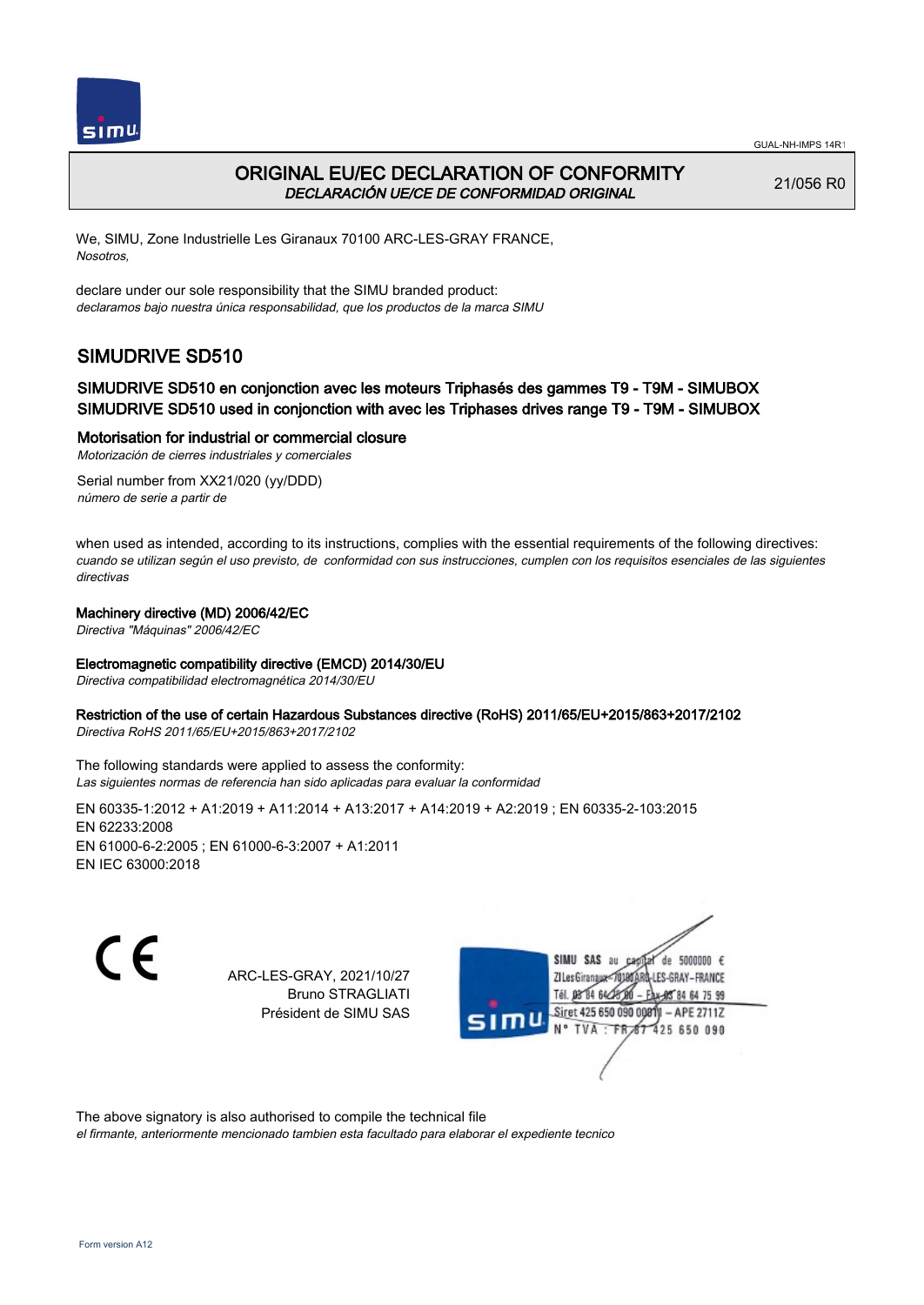

## ORIGINAL EU/EC DECLARATION OF CONFORMITY DICHIARAZIONE DI CONFORMITÀ UE/CE ORIGINALE

21/056 R0

We, SIMU, Zone Industrielle Les Giranaux 70100 ARC-LES-GRAY FRANCE, Noi,

declare under our sole responsibility that the SIMU branded product: dichiariamo sotto la nostra esclusiva responsabilità che l'appareccho di marca SIMU

# SIMUDRIVE SD510

### SIMUDRIVE SD510 en conjonction avec les moteurs Triphasés des gammes T9 - T9M - SIMUBOX SIMUDRIVE SD510 used in conjonction with avec les Triphases drives range T9 - T9M - SIMUBOX

#### Motorisation for industrial or commercial closure

Motorizzazione per portone e serranda commerciale o industriale

Serial number from XX21/020 (yy/DDD) Numero di serie a partire da

when used as intended, according to its instructions, complies with the essential requirements of the following directives: se utilizzato secondo l'uso previsto, come descritto nel suo manuale d'istruzioni, è conforme ai requisiti essenziali delle seguenti Direttive

#### Machinery directive (MD) 2006/42/EC

Direttiva Macchine 2006/42/EC

#### Electromagnetic compatibility directive (EMCD) 2014/30/EU

Direttiva compatibilità elettromagnetica 2014/30/EU

#### Restriction of the use of certain Hazardous Substances directive (RoHS) 2011/65/EU+2015/863+2017/2102

Direttiva RoHS 2011/65/EU+2015/863+2017/2102

The following standards were applied to assess the conformity: I seguenti standard di riferimento sono stati applicati per ottenere la conformità

EN 60335‑1:2012 + A1:2019 + A11:2014 + A13:2017 + A14:2019 + A2:2019 ; EN 60335‑2‑103:2015 EN 62233:2008 EN 61000‑6‑2:2005 ; EN 61000‑6‑3:2007 + A1:2011 EN IEC 63000:2018

C E

ARC-LES-GRAY, 2021/10/27 Bruno STRAGLIATI Président de SIMU SAS



The above signatory is also authorised to compile the technical file Il firmatario è inoltre autorizzato a costituire il fascicolo tecnico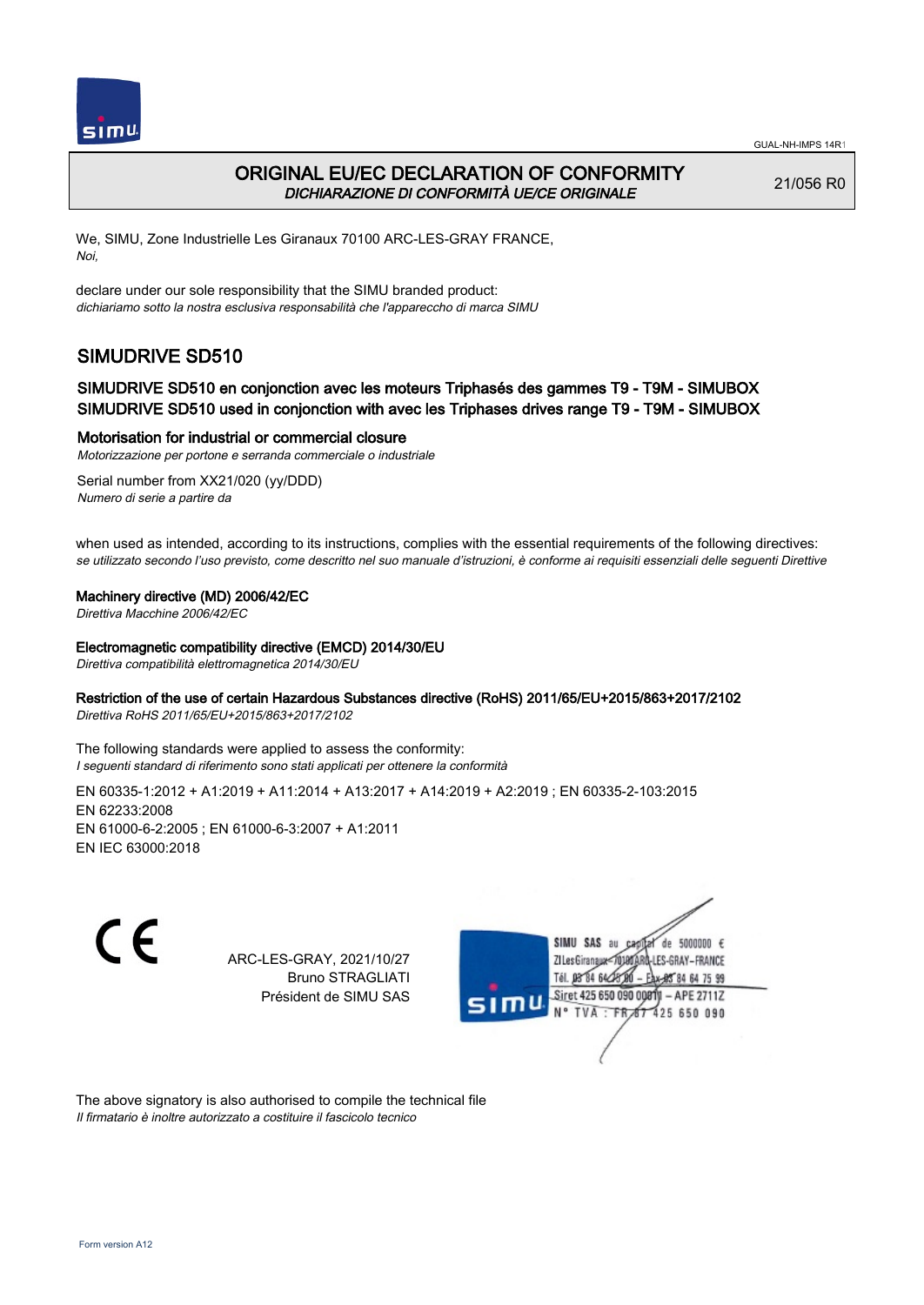



## ORIGINAL EU/EC DECLARATION OF CONFORMITY ОРИГИНАЛНА EU/EC ДЕКЛАРАЦИЯ ЗА СЪОТВЕТСТВИЕ

21/056 R0

We, SIMU, Zone Industrielle Les Giranaux 70100 ARC-LES-GRAY FRANCE, Ние,

declare under our sole responsibility that the SIMU branded product: декларираме на своя лична отговорност, че продукт с търговска марка SIMU

# SIMUDRIVE SD510

### SIMUDRIVE SD510 en conjonction avec les moteurs Triphasés des gammes T9 - T9M - SIMUBOX SIMUDRIVE SD510 used in conjonction with avec les Triphases drives range T9 - T9M - SIMUBOX

#### Motorisation for industrial or commercial closure

Моторизация за индустриални или търговски затваряния

Serial number from XX21/020 (yy/DDD) сериен номер от

when used as intended, according to its instructions, complies with the essential requirements of the following directives: когато се използва съобразно предназначението си и в съответствие с инструкциите е в съответствие с основните изисквания на следните директиви

#### Machinery directive (MD) 2006/42/EC

Машинна директива 2006/42/EC

#### Electromagnetic compatibility directive (EMCD) 2014/30/EU

Директива за електромагнитна съвместимост 2014/30/EU

#### Restriction of the use of certain Hazardous Substances directive (RoHS) 2011/65/EU+2015/863+2017/2102

RoHS Директива относно ограничението на употребата на определени опасни вещества в електрическото и електронното оборудване 2011/65/EU+2015/863+2017/2102

The following standards were applied to assess the conformity: Следните референтни стандарти са приложени за оценяване на съответствието

EN 60335‑1:2012 + A1:2019 + A11:2014 + A13:2017 + A14:2019 + A2:2019 ; EN 60335‑2‑103:2015 EN 62233:2008 EN 61000‑6‑2:2005 ; EN 61000‑6‑3:2007 + A1:2011 EN IEC 63000:2018

C E

ARC-LES-GRAY, 2021/10/27 Bruno STRAGLIATI Président de SIMU SAS



The above signatory is also authorised to compile the technical file Гоеподписващия също е упълномощен да съставя техническо досие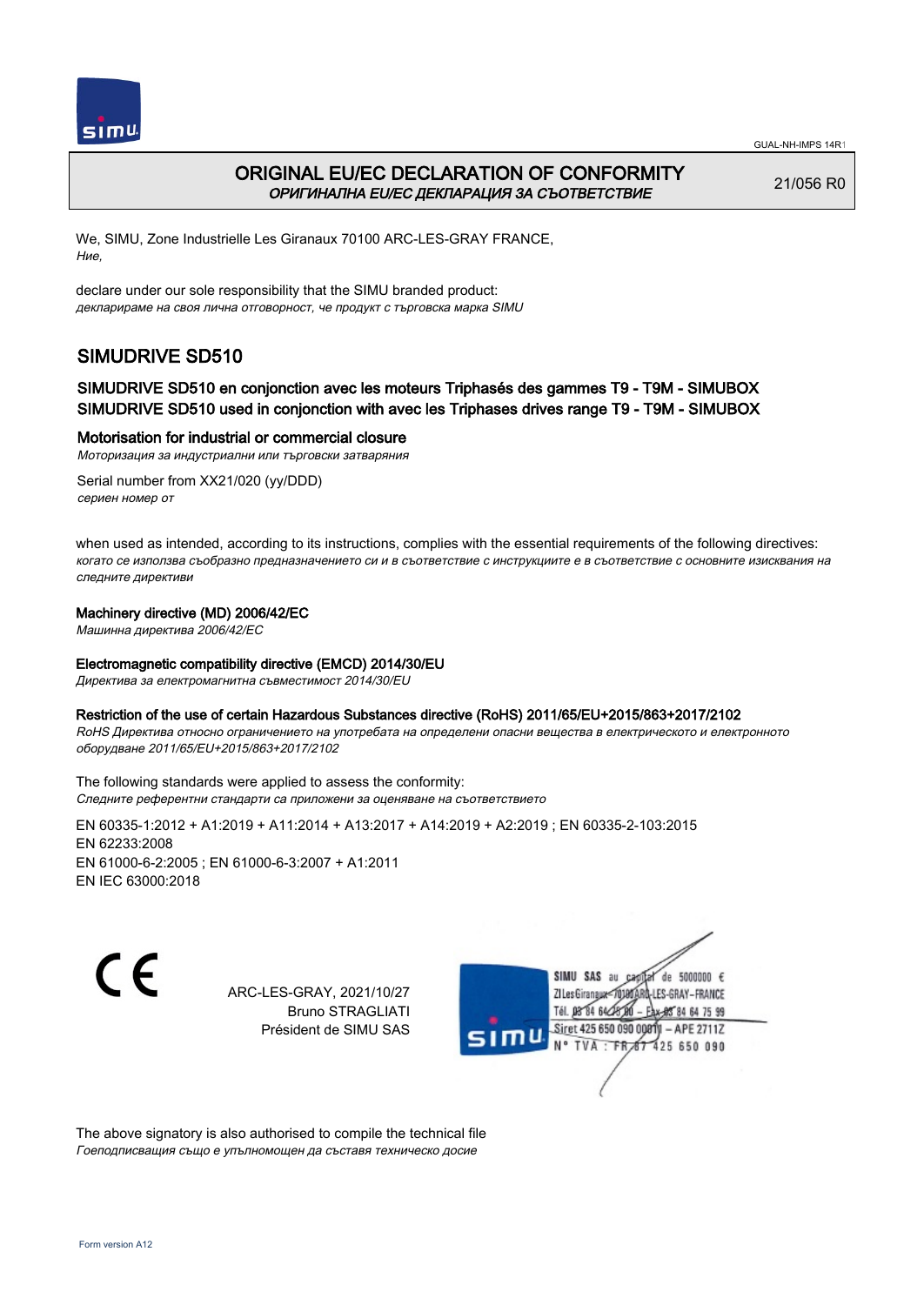

## ORIGINAL EU/EC DECLARATION OF CONFORMITY ORIGINÁLNÍ EU/ES PROHLÁŠENÍ O SHODĚ

21/056 R0

We, SIMU, Zone Industrielle Les Giranaux 70100 ARC-LES-GRAY FRANCE, My,

declare under our sole responsibility that the SIMU branded product: prohlašujeme na svou výlučnou odpovědnost, že výrobek značky SIMU

# SIMUDRIVE SD510

### SIMUDRIVE SD510 en conjonction avec les moteurs Triphasés des gammes T9 - T9M - SIMUBOX SIMUDRIVE SD510 used in conjonction with avec les Triphases drives range T9 - T9M - SIMUBOX

#### Motorisation for industrial or commercial closure

Pohon pro průmyslová nebo komerční vrata

Serial number from XX21/020 (yy/DDD) Sériové číslo od

when used as intended, according to its instructions, complies with the essential requirements of the following directives: pokud je používán v souladu s účelem použití a s návodem, splňuje základní požadavky těchto směrnic

#### Machinery directive (MD) 2006/42/EC

Směrnice o strojních zařízeních 2006/42/EC

#### Electromagnetic compatibility directive (EMCD) 2014/30/EU

Směrnice o elektromagnetické kompatibilitě 2014/30/EU

#### Restriction of the use of certain Hazardous Substances directive (RoHS) 2011/65/EU+2015/863+2017/2102

Směrnice o omezení používání některých nebezpečných látek v elektrických a elektronických zařízeních 2011/65/EU+2015/863+2017/2102

The following standards were applied to assess the conformity: Pro posouzení shody byly použity následující normy

EN 60335‑1:2012 + A1:2019 + A11:2014 + A13:2017 + A14:2019 + A2:2019 ; EN 60335‑2‑103:2015 EN 62233:2008 EN 61000‑6‑2:2005 ; EN 61000‑6‑3:2007 + A1:2011 EN IEC 63000:2018

C E

ARC-LES-GRAY, 2021/10/27 Bruno STRAGLIATI Président de SIMU SAS



The above signatory is also authorised to compile the technical file Výše uvedená osoba je také osoba pověřená sestavením technické dokumentace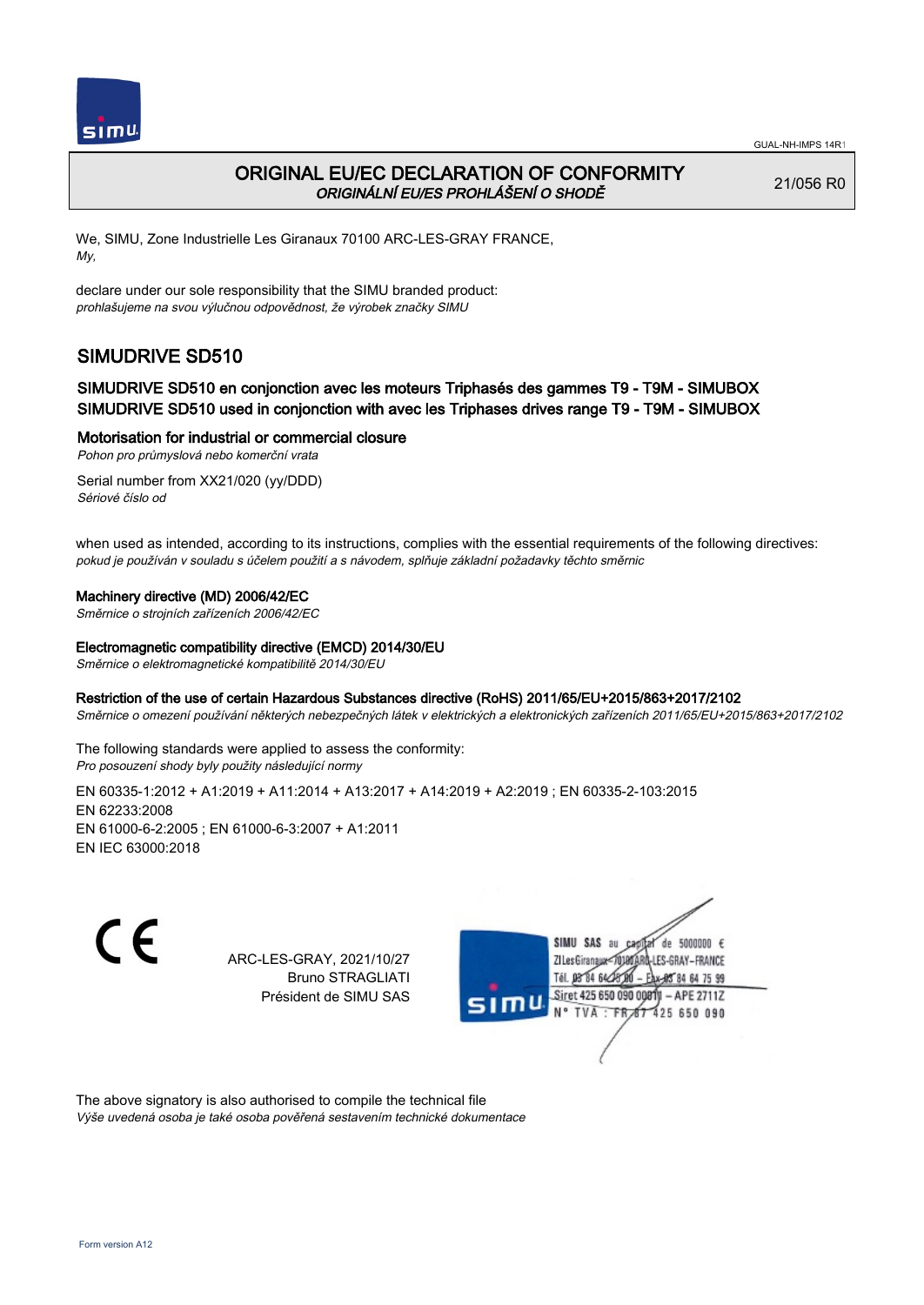



## ORIGINAL EU/EC DECLARATION OF CONFORMITY ORIGINAL EU/EF-OVERENSSTEMMELSESERKLÆRING

21/056 R0

We, SIMU, Zone Industrielle Les Giranaux 70100 ARC-LES-GRAY FRANCE, Vi,

declare under our sole responsibility that the SIMU branded product: erklærer som eneansvarlige, at SIMU mærkede produkter

# SIMUDRIVE SD510

### SIMUDRIVE SD510 en conjonction avec les moteurs Triphasés des gammes T9 - T9M - SIMUBOX SIMUDRIVE SD510 used in conjonction with avec les Triphases drives range T9 - T9M - SIMUBOX

#### Motorisation for industrial or commercial closure

Motorisering til industriel eller kommerciel sikring

Serial number from XX21/020 (yy/DDD) serienummer fra

when used as intended, according to its instructions, complies with the essential requirements of the following directives: når det anvendes efter hensigten, efter dennes instrukser, overholder kravene i følgende direktiver

#### Machinery directive (MD) 2006/42/EC

Maskindirektivet 2006/42/EC

#### Electromagnetic compatibility directive (EMCD) 2014/30/EU

Elektromagnetisk kompatibilitet direktiv 2014/30/EU

#### Restriction of the use of certain Hazardous Substances directive (RoHS) 2011/65/EU+2015/863+2017/2102

RoHS direktiv 2011/65/EU+2015/863+2017/2102

The following standards were applied to assess the conformity: Referencestandarderne der følger blev anvendt til at vurdere overholdelsen

EN 60335‑1:2012 + A1:2019 + A11:2014 + A13:2017 + A14:2019 + A2:2019 ; EN 60335‑2‑103:2015 EN 62233:2008 EN 61000‑6‑2:2005 ; EN 61000‑6‑3:2007 + A1:2011 EN IEC 63000:2018

C E

ARC-LES-GRAY, 2021/10/27 Bruno STRAGLIATI Président de SIMU SAS



The above signatory is also authorised to compile the technical file Personen nævnt ovenfor er også godkendt til at udarbejde det tekniske dossier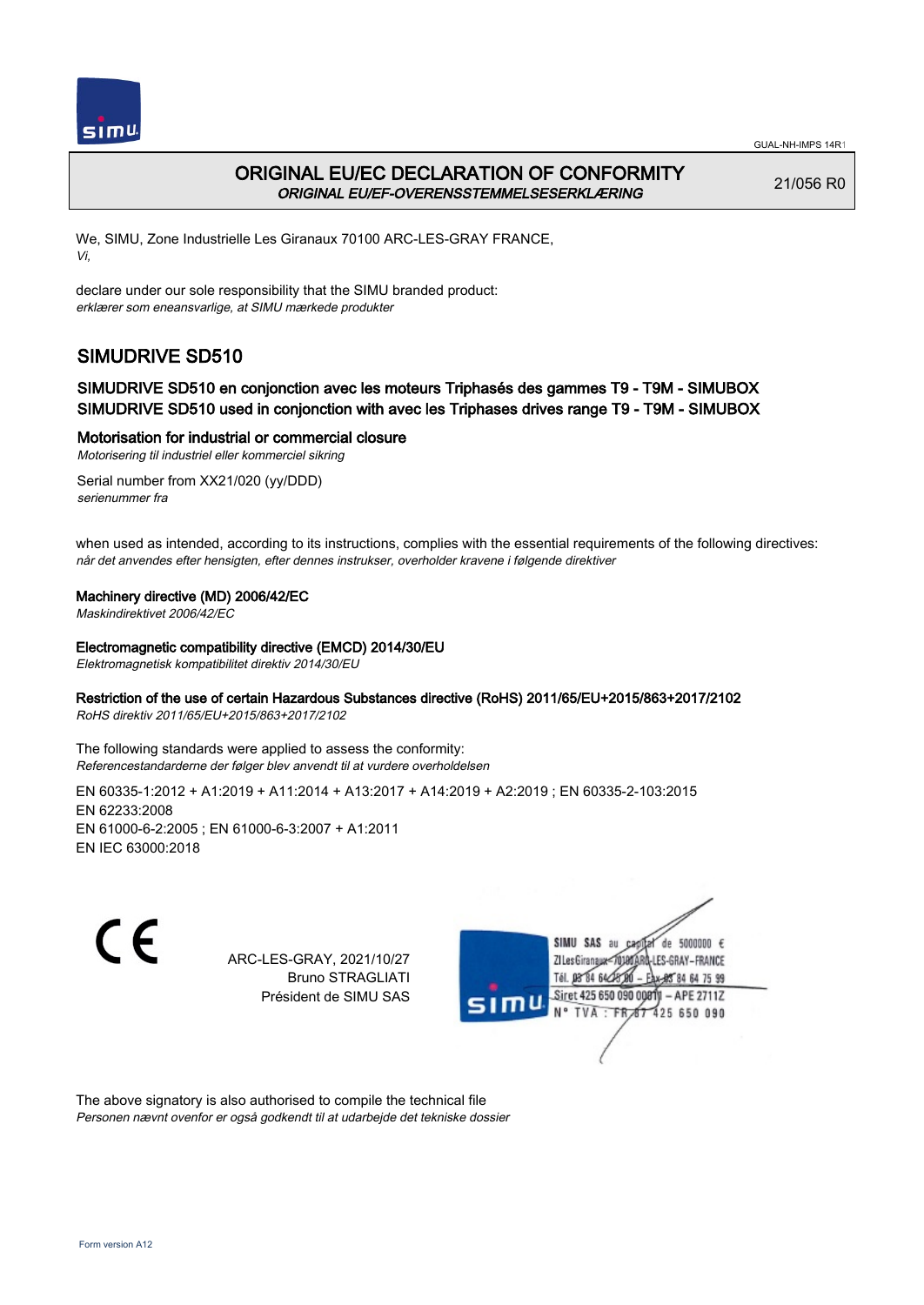

## ORIGINAL EU/EC DECLARATION OF CONFORMITY EL/EK VASTAVUSDEKLARATSIOON

21/056 R0

We, SIMU, Zone Industrielle Les Giranaux 70100 ARC-LES-GRAY FRANCE, Meie,

declare under our sole responsibility that the SIMU branded product: kinnitame kogu vastutusega, et SIMU kaubamärgiga tooted

# SIMUDRIVE SD510

### SIMUDRIVE SD510 en conjonction avec les moteurs Triphasés des gammes T9 - T9M - SIMUBOX SIMUDRIVE SD510 used in conjonction with avec les Triphases drives range T9 - T9M - SIMUBOX

#### Motorisation for industrial or commercial closure

Tööstuslike ja kaubanduslike uste motoriseering

Serial number from XX21/020 (yy/DDD) Seerianumber alates

when used as intended, according to its instructions, complies with the essential requirements of the following directives: kui kasutatakse eesmärgipäraselt ja juhiste kohaselt, vastavad käesoleva direktiivi põhinõuetele

#### Machinery directive (MD) 2006/42/EC

Masinate direktiiv 2006/42/EC

#### Electromagnetic compatibility directive (EMCD) 2014/30/EU

Elektromagnetilise ühilduvuse direktiiv 2014/30/EU

#### Restriction of the use of certain Hazardous Substances directive (RoHS) 2011/65/EU+2015/863+2017/2102

RoHs direktiiv ohtlike ainete kasutamise piirangute kohta elektri- ja elektroonikaseadmetes 2011/65/EU+2015/863+2017/2102

The following standards were applied to assess the conformity: Vastavusdeklaratsiooni hindamiseks kasutatakse järgmisi standardeid

EN 60335‑1:2012 + A1:2019 + A11:2014 + A13:2017 + A14:2019 + A2:2019 ; EN 60335‑2‑103:2015 EN 62233:2008 EN 61000‑6‑2:2005 ; EN 61000‑6‑3:2007 + A1:2011 EN IEC 63000:2018

C E

ARC-LES-GRAY, 2021/10/27 Bruno STRAGLIATI Président de SIMU SAS



The above signatory is also authorised to compile the technical file Eelpool nimetatud isik on volitatud koostama tehnilist dokumentatsiooni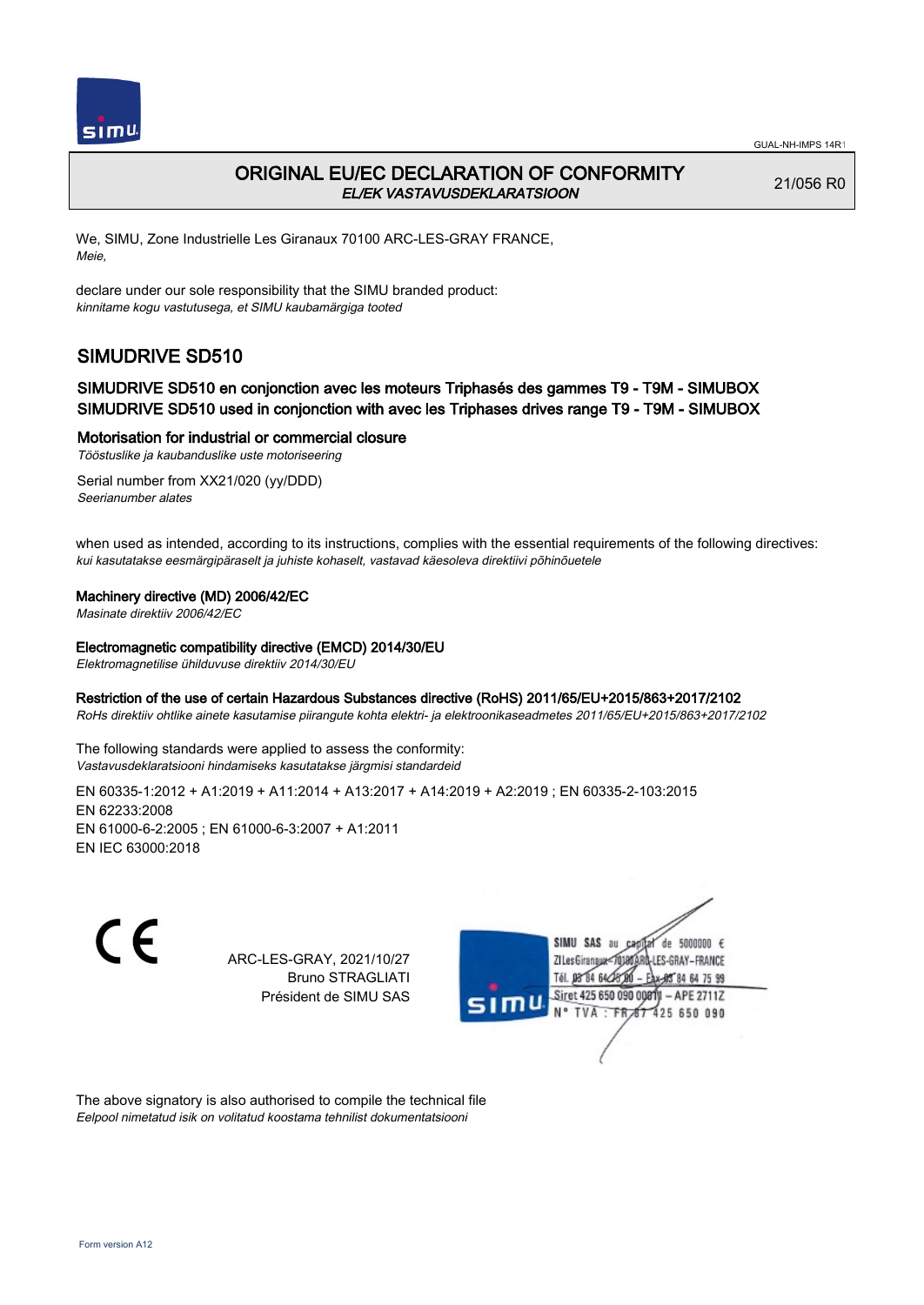

## ORIGINAL EU/EC DECLARATION OF CONFORMITY ALKUPERÄISET EU/EY-VAATIMUSTENMUKAISUUSVAKUUTUS

21/056 R0

We, SIMU, Zone Industrielle Les Giranaux 70100 ARC-LES-GRAY FRANCE, Me,

declare under our sole responsibility that the SIMU branded product: vakuutamme omalla vastuullamme, että SIMU merkkituote

# SIMUDRIVE SD510

### SIMUDRIVE SD510 en conjonction avec les moteurs Triphasés des gammes T9 - T9M - SIMUBOX SIMUDRIVE SD510 used in conjonction with avec les Triphases drives range T9 - T9M - SIMUBOX

#### Motorisation for industrial or commercial closure

Rullautuvien murtosuojien motorisointi

Serial number from XX21/020 (yy/DDD) sarjanumerot

when used as intended, according to its instructions, complies with the essential requirements of the following directives: kun käytettynä oikein ja sen ohjeiden mukaan, noudattaa seuraavien direktiivien olennaisia vaatimuksia

#### Machinery directive (MD) 2006/42/EC

Konedirektiivin 2006/42/EC

Electromagnetic compatibility directive (EMCD) 2014/30/EU

Sähkömagneettinen yhteensopivuus direktiivin 2014/30/EU

#### Restriction of the use of certain Hazardous Substances directive (RoHS) 2011/65/EU+2015/863+2017/2102

RoHS direktiivin 2011/65/EU+2015/863+2017/2102

The following standards were applied to assess the conformity: Seuraavia viitestandardeja sovellettiin vaatimustenmukaisuusvakuutusta arvioitaessa

EN 60335‑1:2012 + A1:2019 + A11:2014 + A13:2017 + A14:2019 + A2:2019 ; EN 60335‑2‑103:2015 EN 62233:2008 EN 61000‑6‑2:2005 ; EN 61000‑6‑3:2007 + A1:2011 EN IEC 63000:2018

CE

ARC-LES-GRAY, 2021/10/27 Bruno STRAGLIATI Président de SIMU SAS



The above signatory is also authorised to compile the technical file Yllä allekirjoittaja on myös valtuutettu kokoamaan teknisten tiedostojen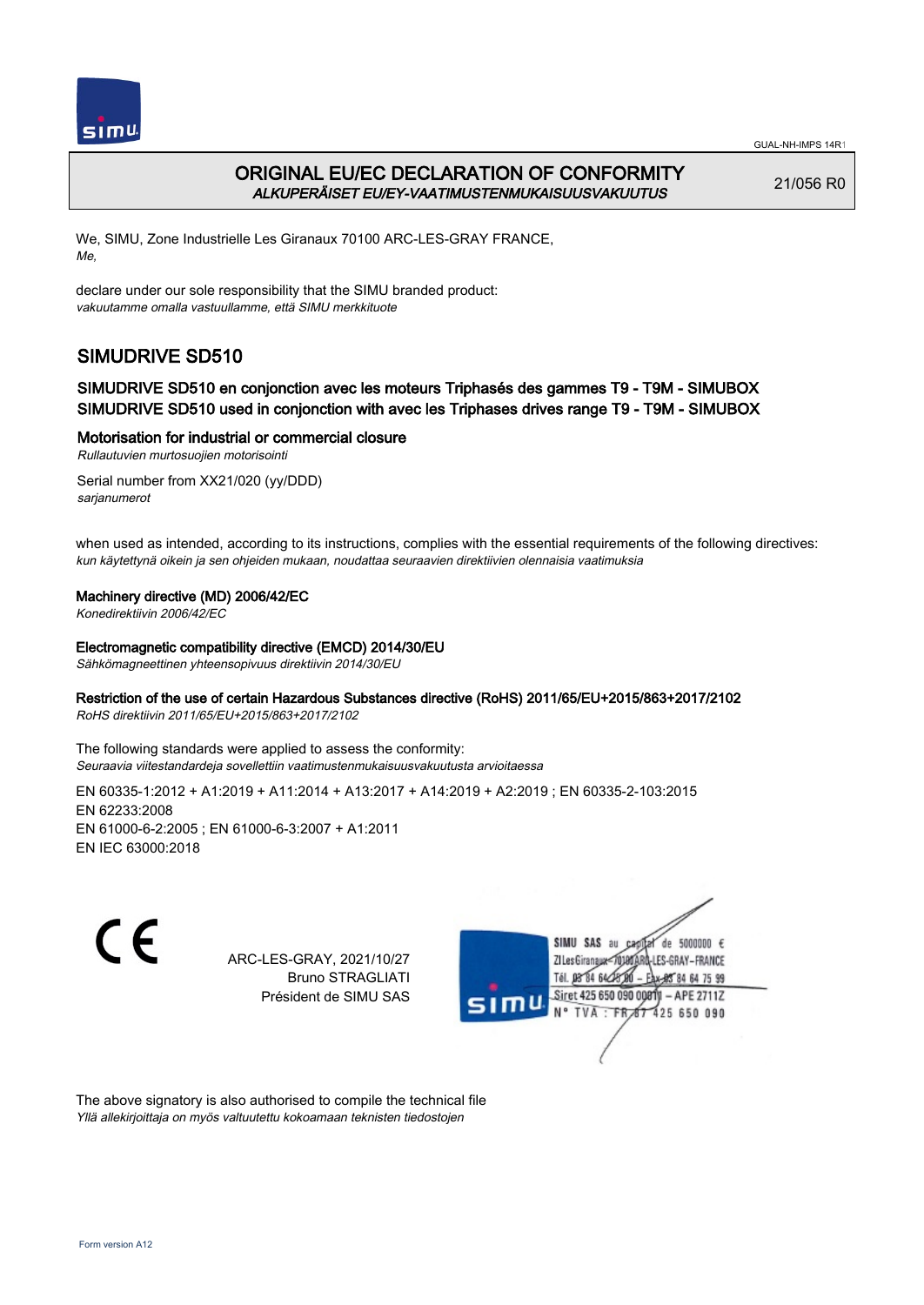

## ORIGINAL EU/EC DECLARATION OF CONFORMITY ΠΡΩΤΟΤΥΠΟ ΔΗΛΩΣΗ ΣΥΜΜΟΡΦΩΣΗΣ ΕΕ/EK

21/056 R0

We, SIMU, Zone Industrielle Les Giranaux 70100 ARC-LES-GRAY FRANCE, εμείς,

declare under our sole responsibility that the SIMU branded product: Δηλώνουμε αναλαμβάνοντας την αποκλειστική ευθύνη ότι το επώνυμο προϊόν SIMU

# SIMUDRIVE SD510

### SIMUDRIVE SD510 en conjonction avec les moteurs Triphasés des gammes T9 - T9M - SIMUBOX SIMUDRIVE SD510 used in conjonction with avec les Triphases drives range T9 - T9M - SIMUBOX

Motorisation for industrial or commercial closure

Μηχανοκίνηση για βιομηχανικά ή εμπορικά κλεισίματα Serial number from XX21/020 (yy/DDD)

σειριακό αριθμό από

when used as intended, according to its instructions, complies with the essential requirements of the following directives: όταν χρησιμοποιείται όπως έχει προβλεφθεί, σύμφωνα με τις οδηγίες του, συμφωνεί με τις βασικές απαιτήσεις των ακόλουθων οδηγιών

#### Machinery directive (MD) 2006/42/EC

Οδηγία περι μηχανικού εξοπλισμού 2006/42/EC

#### Electromagnetic compatibility directive (EMCD) 2014/30/EU

Οδηγία ηλεκτρομαγνητικής συμβατότητας 2014/30/EU

#### Restriction of the use of certain Hazardous Substances directive (RoHS) 2011/65/EU+2015/863+2017/2102

Οδηγίας RoHS 2011/65/EU+2015/863+2017/2102

The following standards were applied to assess the conformity: Τα πρότυπα αναφοράς που ακολουθούν εφαρμόστηκαν με σκοπό την αξιολόγηση της συμμόρφωσης

EN 60335‑1:2012 + A1:2019 + A11:2014 + A13:2017 + A14:2019 + A2:2019 ; EN 60335‑2‑103:2015 EN 62233:2008 EN 61000‑6‑2:2005 ; EN 61000‑6‑3:2007 + A1:2011 EN IEC 63000:2018

C F

ARC-LES-GRAY, 2021/10/27 Bruno STRAGLIATI Président de SIMU SAS



The above signatory is also authorised to compile the technical file

Το πρόσωπο που αναφέρεται παραπάνω είναι επίσης εξουσιοδοτημένο να καταρτίσει τον τεχνικό φάκελο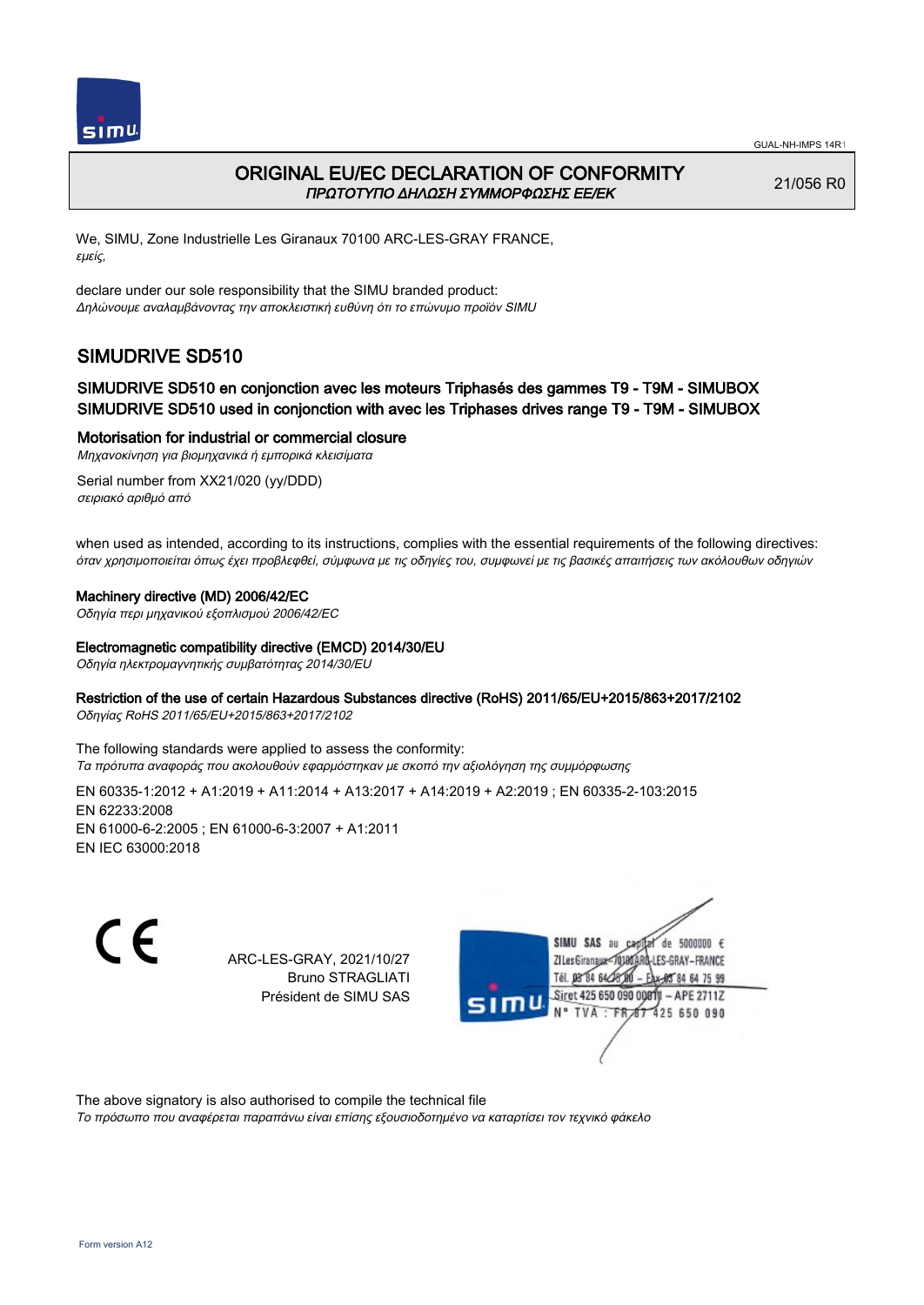

## ORIGINAL EU/EC DECLARATION OF CONFORMITY ORGINALNA EU/EC DEKLARACIJA O USKLAĐENOSTI

21/056 R0

We, SIMU, Zone Industrielle Les Giranaux 70100 ARC-LES-GRAY FRANCE, Mi,

declare under our sole responsibility that the SIMU branded product: izjavljujemo pod punom odgovornošču da je proizvod marke SIMU

# SIMUDRIVE SD510

### SIMUDRIVE SD510 en conjonction avec les moteurs Triphasés des gammes T9 - T9M - SIMUBOX SIMUDRIVE SD510 used in conjonction with avec les Triphases drives range T9 - T9M - SIMUBOX

#### Motorisation for industrial or commercial closure

Motorizacija industrijskih vrata

Serial number from XX21/020 (yy/DDD) Serijski broj iz

when used as intended, according to its instructions, complies with the essential requirements of the following directives: ako se upotrebljava prema namjeni, prema važećim uputama, usklađen sa prijeko potrebnim zahtijevima slijedećih direktiva

#### Machinery directive (MD) 2006/42/EC

Direktiva o strojevima 2006/42/EC

#### Electromagnetic compatibility directive (EMCD) 2014/30/EU

Direktiva o elektromagnetskoj usklađenosti 2014/30/EU

#### Restriction of the use of certain Hazardous Substances directive (RoHS) 2011/65/EU+2015/863+2017/2102

Direktiva RoHS 2011/65/EU+2015/863+2017/2102

The following standards were applied to assess the conformity: Slijedeće reference standarda se primjenjuju da se odredi usklađenost

EN 60335‑1:2012 + A1:2019 + A11:2014 + A13:2017 + A14:2019 + A2:2019 ; EN 60335‑2‑103:2015 EN 62233:2008 EN 61000‑6‑2:2005 ; EN 61000‑6‑3:2007 + A1:2011 EN IEC 63000:2018

C E

ARC-LES-GRAY, 2021/10/27 Bruno STRAGLIATI Président de SIMU SAS



The above signatory is also authorised to compile the technical file Gore navedeni potpisnik također je ovlašten za sastavljanje tehničkog dokumenta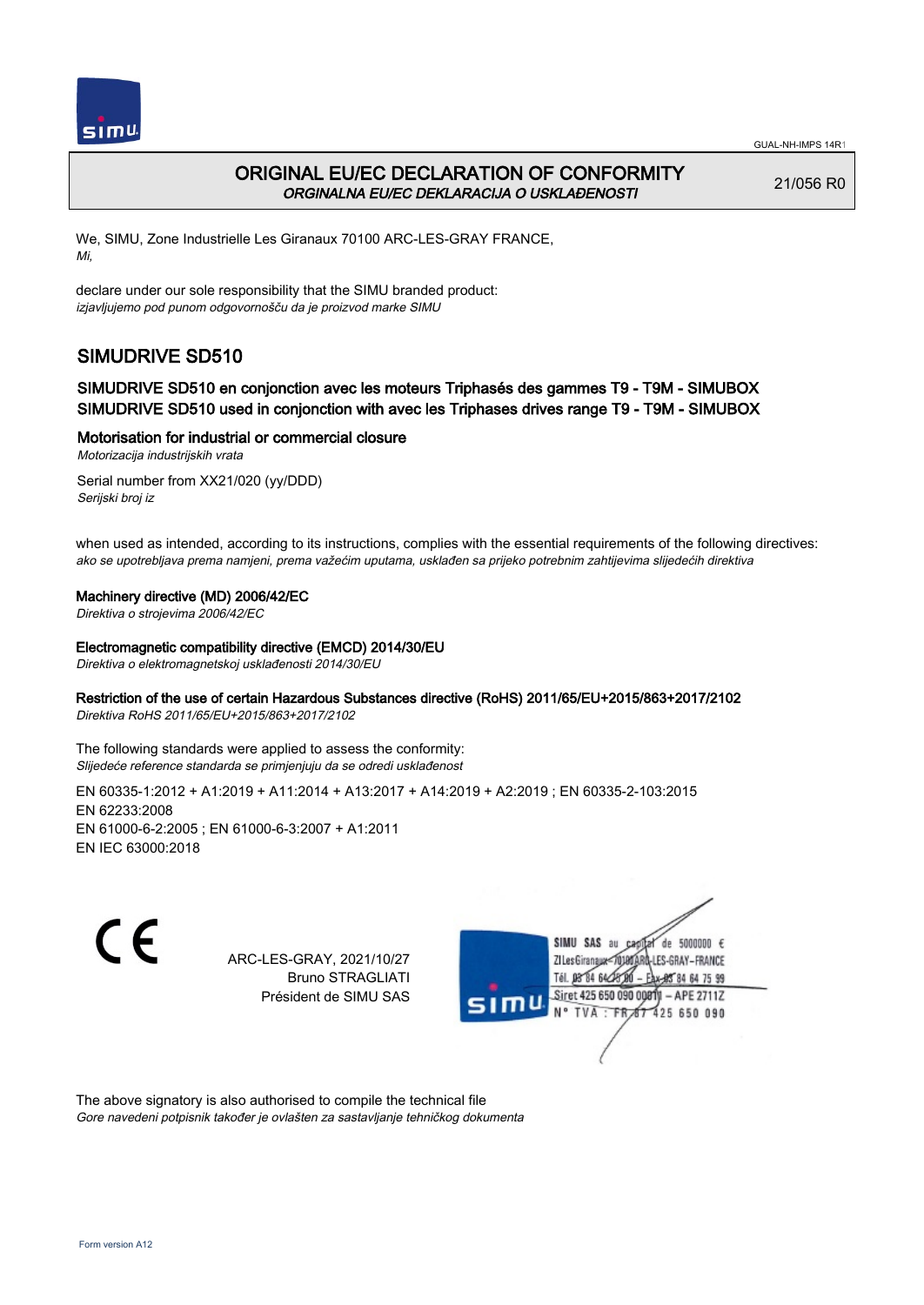

## ORIGINAL EU/EC DECLARATION OF CONFORMITY Eredeti EU/CE Megfelelőségi Nyilatkozat

21/056 R0

We, SIMU, Zone Industrielle Les Giranaux 70100 ARC-LES-GRAY FRANCE, Alulírott,

declare under our sole responsibility that the SIMU branded product: felelősségünk teljes tudatában kijelentjük, hogy a szóban forgó SIMU termék

# SIMUDRIVE SD510

### SIMUDRIVE SD510 en conjonction avec les moteurs Triphasés des gammes T9 - T9M - SIMUBOX SIMUDRIVE SD510 used in conjonction with avec les Triphases drives range T9 - T9M - SIMUBOX

#### Motorisation for industrial or commercial closure

Ipari vagy lakossági bejáratok motorizálása

Serial number from XX21/020 (yy/DDD) Sorozatszámtól

when used as intended, according to its instructions, complies with the essential requirements of the following directives: megfelel, az alábbi irányelvekben megfogalmazott alapvető követelményeknek

#### Machinery directive (MD) 2006/42/EC

Gépekre vonatkozó irányelv 2006/42/EC

Electromagnetic compatibility directive (EMCD) 2014/30/EU

Elektromágneses megfelelőségi irányelv 2014/30/EU

#### Restriction of the use of certain Hazardous Substances directive (RoHS) 2011/65/EU+2015/863+2017/2102

RoHS irányelv 2011/65/EU+2015/863+2017/2102

The following standards were applied to assess the conformity: A megfelelőség biztosításának érdekében az alábbi szabványok kerültek alkalmazásra

EN 60335‑1:2012 + A1:2019 + A11:2014 + A13:2017 + A14:2019 + A2:2019 ; EN 60335‑2‑103:2015 EN 62233:2008 EN 61000‑6‑2:2005 ; EN 61000‑6‑3:2007 + A1:2011 EN IEC 63000:2018

C E

ARC-LES-GRAY, 2021/10/27 Bruno STRAGLIATI Président de SIMU SAS



The above signatory is also authorised to compile the technical file A fent említett aláíró is jogosult a műszaki dokumentáció összeállítására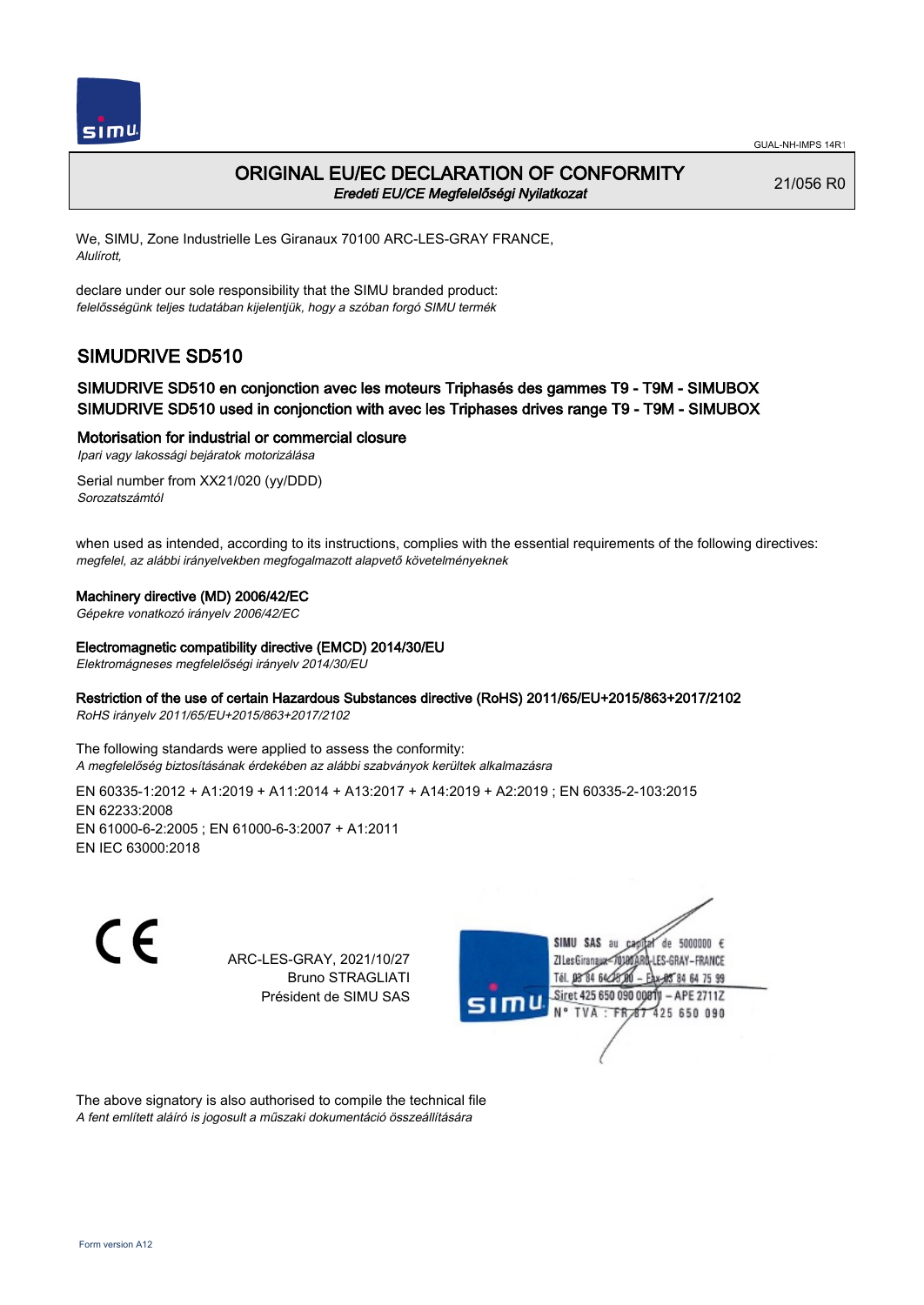

## ORIGINAL EU/EC DECLARATION OF CONFORMITY ORIGINALI ES/EB ATITIKTIES DEKLARACIJA

21/056 R0

We, SIMU, Zone Industrielle Les Giranaux 70100 ARC-LES-GRAY FRANCE, Mes,

declare under our sole responsibility that the SIMU branded product: atsakingai deklaruojame, kad SIMU kompanijos produktas

# SIMUDRIVE SD510

### SIMUDRIVE SD510 en conjonction avec les moteurs Triphasés des gammes T9 - T9M - SIMUBOX SIMUDRIVE SD510 used in conjonction with avec les Triphases drives range T9 - T9M - SIMUBOX

#### Motorisation for industrial or commercial closure

Pramoninių ir komercinių uždangų automatizavimas

Serial number from XX21/020 (yy/DDD) Serijos numeris nuo

when used as intended, according to its instructions, complies with the essential requirements of the following directives: naudojamas pagal paskirtį, pagal gamintojo instrukcijas, atitinka esminius šių Direktyvų reikalavimus

#### Machinery directive (MD) 2006/42/EC

Mašinų direktyva 2006/42/EC

#### Electromagnetic compatibility directive (EMCD) 2014/30/EU

Elektromagnetinio suderinamumo direktyva 2014/30/EU

#### Restriction of the use of certain Hazardous Substances directive (RoHS) 2011/65/EU+2015/863+2017/2102

PMNA (RoHS) direktyva 2011/65/EU+2015/863+2017/2102

The following standards were applied to assess the conformity: Įverinti deklaruojamą atitiktį buvo taikomi toliau nurodyti standartai

EN 60335‑1:2012 + A1:2019 + A11:2014 + A13:2017 + A14:2019 + A2:2019 ; EN 60335‑2‑103:2015 EN 62233:2008 EN 61000‑6‑2:2005 ; EN 61000‑6‑3:2007 + A1:2011 EN IEC 63000:2018

C E

ARC-LES-GRAY, 2021/10/27 Bruno STRAGLIATI Président de SIMU SAS



The above signatory is also authorised to compile the technical file Asmuo, pasirašęs šią deklaraciją, taip pat turi įgaliojimą sudaryti techninę bylą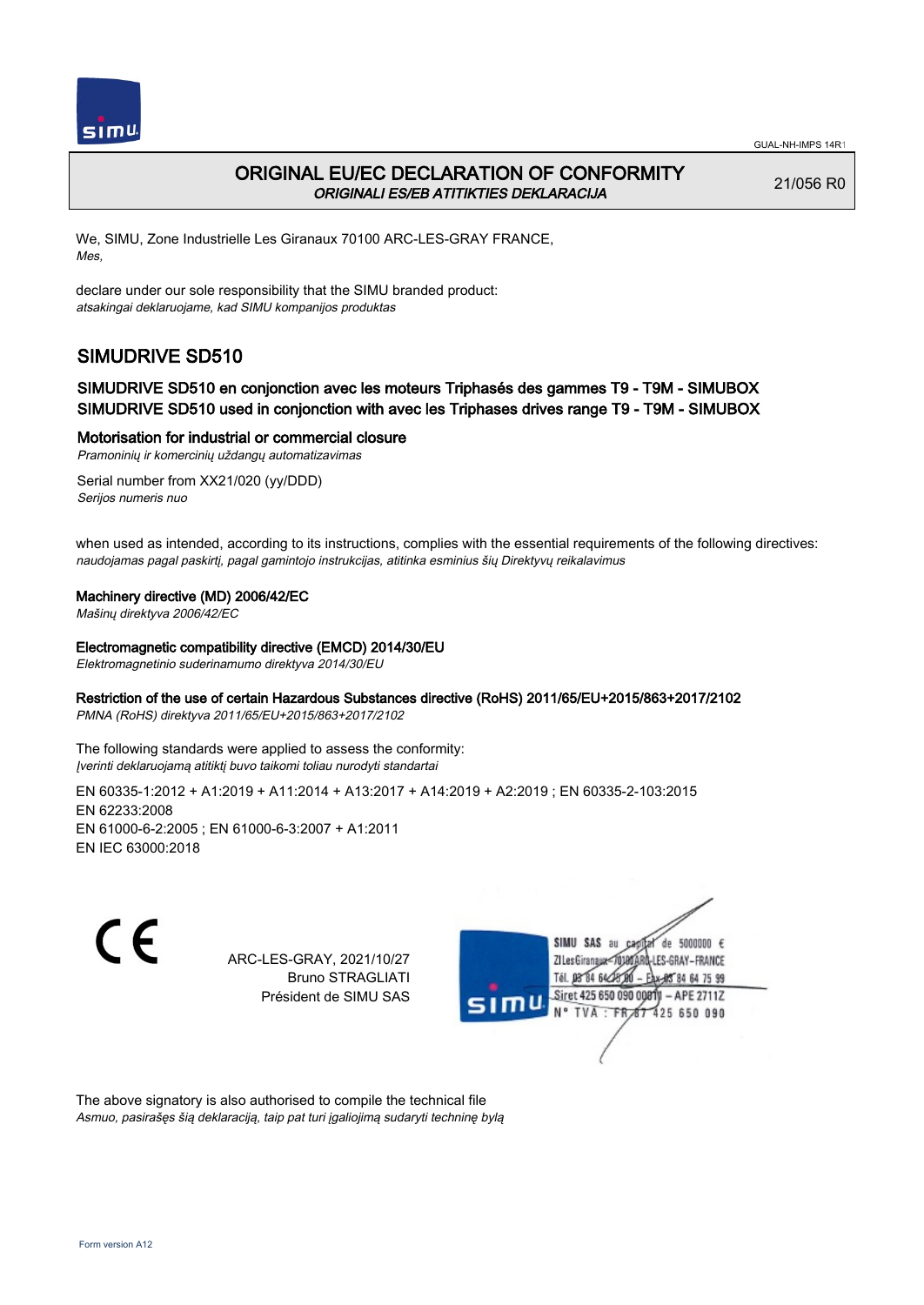

## ORIGINAL EU/EC DECLARATION OF CONFORMITY ES/EK ATBILSTĪBAS DEKLARĀCIJA

21/056 R0

We, SIMU, Zone Industrielle Les Giranaux 70100 ARC-LES-GRAY FRANCE, Mēs,

declare under our sole responsibility that the SIMU branded product: ar pilnu atbildību, apliecinām, ka SIMU zīmola produkti,

# SIMUDRIVE SD510

### SIMUDRIVE SD510 en conjonction avec les moteurs Triphasés des gammes T9 - T9M - SIMUBOX SIMUDRIVE SD510 used in conjonction with avec les Triphases drives range T9 - T9M - SIMUBOX

#### Motorisation for industrial or commercial closure

Industriālo vai komercēku vārtu motorizēšana

Serial number from XX21/020 (yy/DDD) sērijas numurs no

when used as intended, according to its instructions, complies with the essential requirements of the following directives: ja tie tiek lietoti saskaņā ar norādījumiem, atbilst šo direktīvu pamatprasībām

#### Machinery directive (MD) 2006/42/EC

Mašīnu Direktīva 2006/42/EC

#### Electromagnetic compatibility directive (EMCD) 2014/30/EU

Elektromagnētiskās Savietojamības Direktīva 2014/30/EU

## Restriction of the use of certain Hazardous Substances directive (RoHS) 2011/65/EU+2015/863+2017/2102

RoHs Direktīva par dažādu bīstamu vielu izmantošanas ierobežošanu elektriskās un elektroniskās iekārtās 2011/65/EU+2015/863+2017/2102

The following standards were applied to assess the conformity: Atbilstības deklarācijas novērtēšanai tiek pielietoti sekojoši standarti

EN 60335‑1:2012 + A1:2019 + A11:2014 + A13:2017 + A14:2019 + A2:2019 ; EN 60335‑2‑103:2015 EN 62233:2008 EN 61000‑6‑2:2005 ; EN 61000‑6‑3:2007 + A1:2011 EN IEC 63000:2018

 $\epsilon$ 

ARC-LES-GRAY, 2021/10/27 Bruno STRAGLIATI Président de SIMU SAS



The above signatory is also authorised to compile the technical file Iepriekš minētā persona ir pilnvarota sastādīt tehnisko dokumentāciju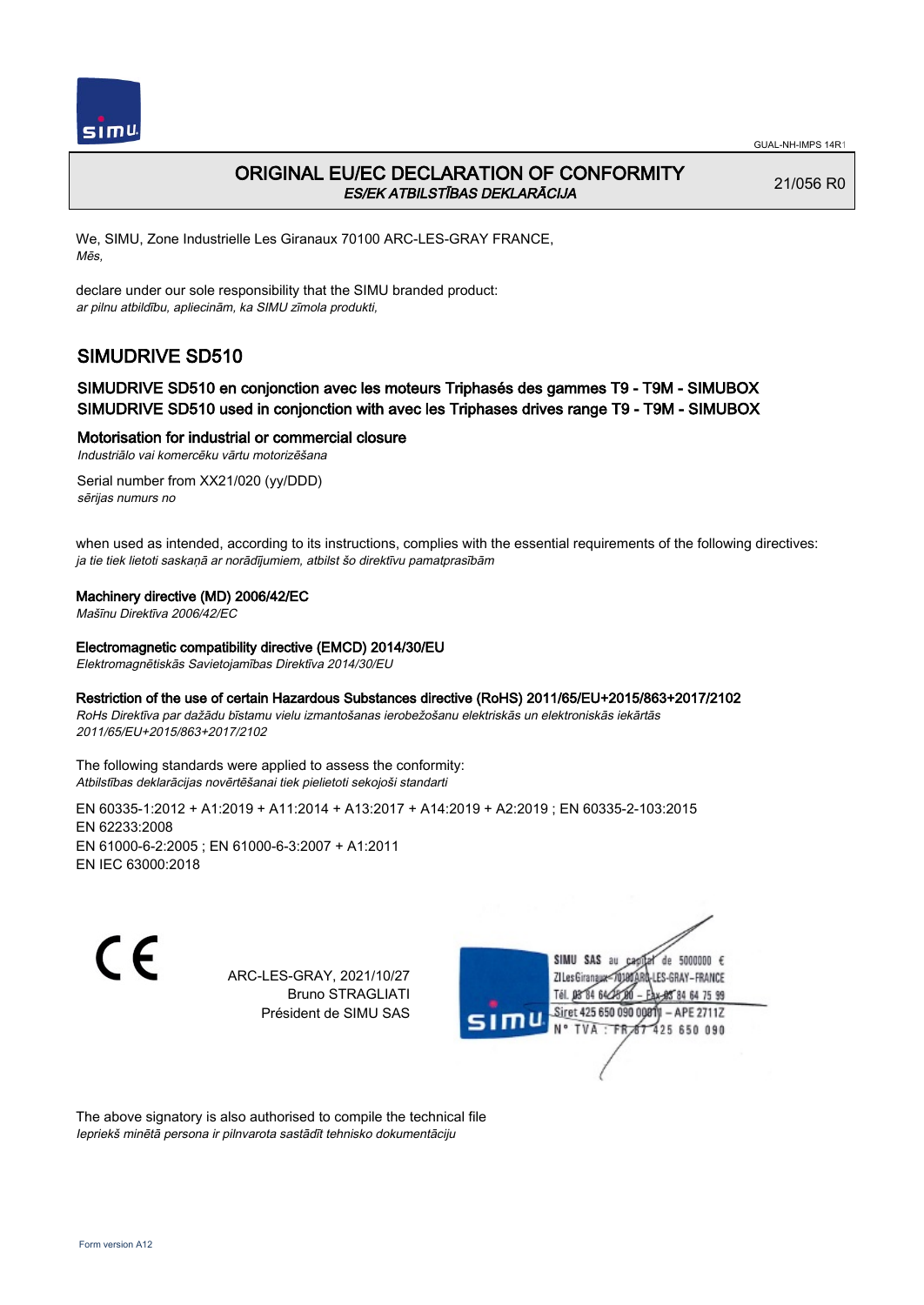

## ORIGINAL EU/EC DECLARATION OF CONFORMITY OORSPRONKELIJKE EU/EG-CONFORMITEITSVERKLARING

21/056 R0

We, SIMU, Zone Industrielle Les Giranaux 70100 ARC-LES-GRAY FRANCE, Wij,

declare under our sole responsibility that the SIMU branded product: verklaren op eigen verantwoordelijkheid dat het produkt van het SIMU

# SIMUDRIVE SD510

### SIMUDRIVE SD510 en conjonction avec les moteurs Triphasés des gammes T9 - T9M - SIMUBOX SIMUDRIVE SD510 used in conjonction with avec les Triphases drives range T9 - T9M - SIMUBOX

Motorisation for industrial or commercial closure

Motorisatie voor industriële of commerciële afsluitingen

Serial number from XX21/020 (yy/DDD) Serienummer van

when used as intended, according to its instructions, complies with the essential requirements of the following directives: wanneer gebruikt voor de juiste toepassing voldoet aan de essentiële eisen van de volgende richtlijnen

#### Machinery directive (MD) 2006/42/EC

Machinerichtlijn 2006/42/EC

#### Electromagnetic compatibility directive (EMCD) 2014/30/EU

Richtlijn elektromagnetische compatibiliteit 2014/30/EU

#### Restriction of the use of certain Hazardous Substances directive (RoHS) 2011/65/EU+2015/863+2017/2102

RoHS Richtlijn 2011/65/EU+2015/863+2017/2102

The following standards were applied to assess the conformity: De volgende referentiestandaarden worden toegepast om de overeenstemming te evalueren

EN 60335‑1:2012 + A1:2019 + A11:2014 + A13:2017 + A14:2019 + A2:2019 ; EN 60335‑2‑103:2015 EN 62233:2008 EN 61000‑6‑2:2005 ; EN 61000‑6‑3:2007 + A1:2011 EN IEC 63000:2018

C E

ARC-LES-GRAY, 2021/10/27 Bruno STRAGLIATI Président de SIMU SAS



The above signatory is also authorised to compile the technical file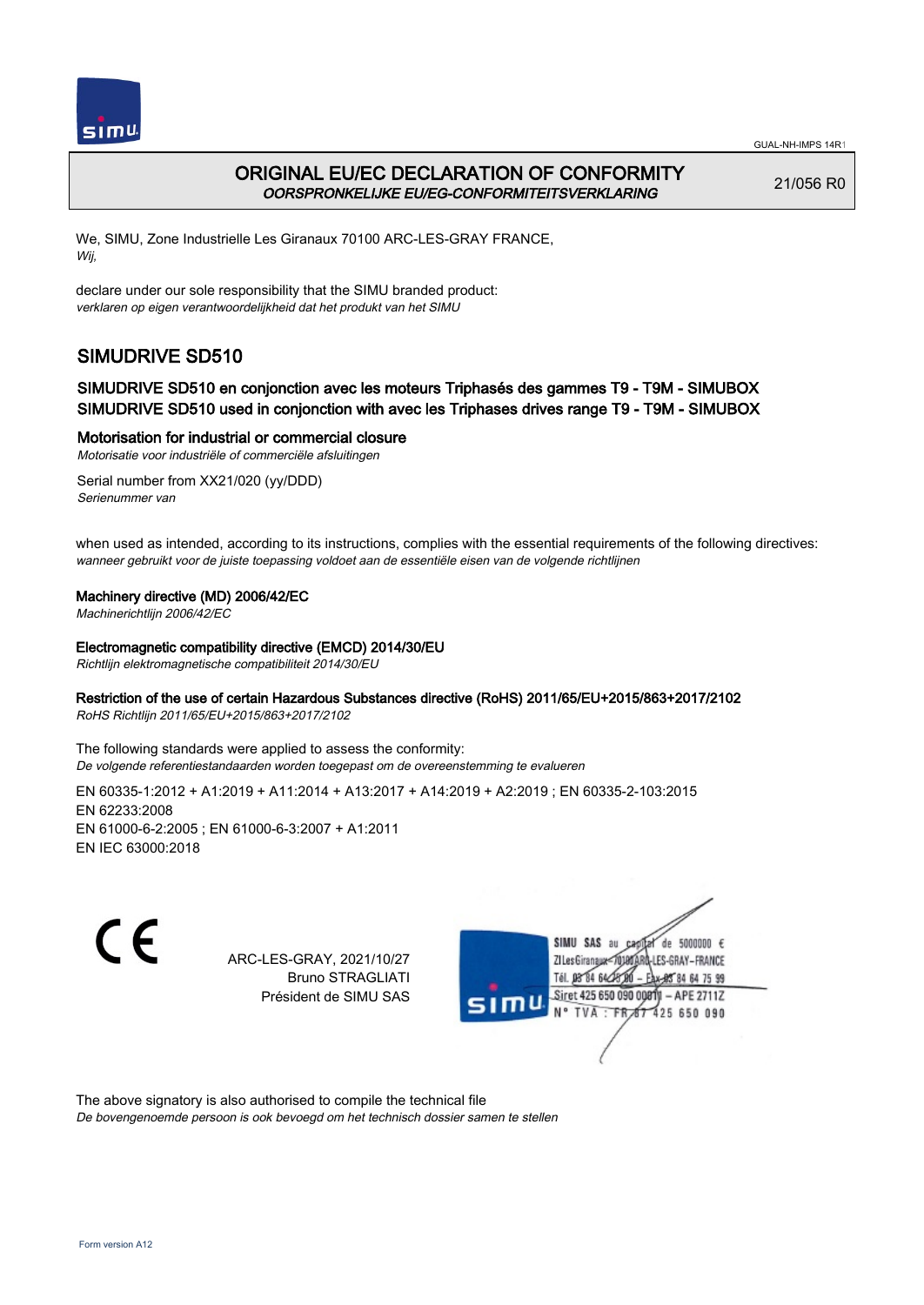

## ORIGINAL EU/EC DECLARATION OF CONFORMITY ORIGINAL EU / CE - ERKLÆRING

21/056 R0

We, SIMU, Zone Industrielle Les Giranaux 70100 ARC-LES-GRAY FRANCE, Vi,

declare under our sole responsibility that the SIMU branded product: erklærer under vårt eneansvar at SIMU merket produkt

# SIMUDRIVE SD510

### SIMUDRIVE SD510 en conjonction avec les moteurs Triphasés des gammes T9 - T9M - SIMUBOX SIMUDRIVE SD510 used in conjonction with avec les Triphases drives range T9 - T9M - SIMUBOX

Motorisation for industrial or commercial closure

Motorisering for industrielle eller kommersielle produkter

Serial number from XX21/020 (yy/DDD) Serienummer fra

when used as intended, according to its instructions, complies with the essential requirements of the following directives: når de brukes som forutsatt, i henhold til sin instruks, i samsvar med de grunnlegende kravene i følgende direktiver

#### Machinery directive (MD) 2006/42/EC

Maskindirektivet 2006/42/EC

Electromagnetic compatibility directive (EMCD) 2014/30/EU

EMC-dirketivet 2014/30/EU

#### Restriction of the use of certain Hazardous Substances directive (RoHS) 2011/65/EU+2015/863+2017/2102

RoHS-direktivet 2011/65/EU+2015/863+2017/2102

The following standards were applied to assess the conformity: Følgende referansestandarder ble brukt for å vurdere samsvar

EN 60335‑1:2012 + A1:2019 + A11:2014 + A13:2017 + A14:2019 + A2:2019 ; EN 60335‑2‑103:2015 EN 62233:2008 EN 61000‑6‑2:2005 ; EN 61000‑6‑3:2007 + A1:2011 EN IEC 63000:2018

C E

ARC-LES-GRAY, 2021/10/27 Bruno STRAGLIATI Président de SIMU SAS



The above signatory is also authorised to compile the technical file Ovennevnte underskrevet fullmakt til å utarbeide den tekniske dokumentasjonen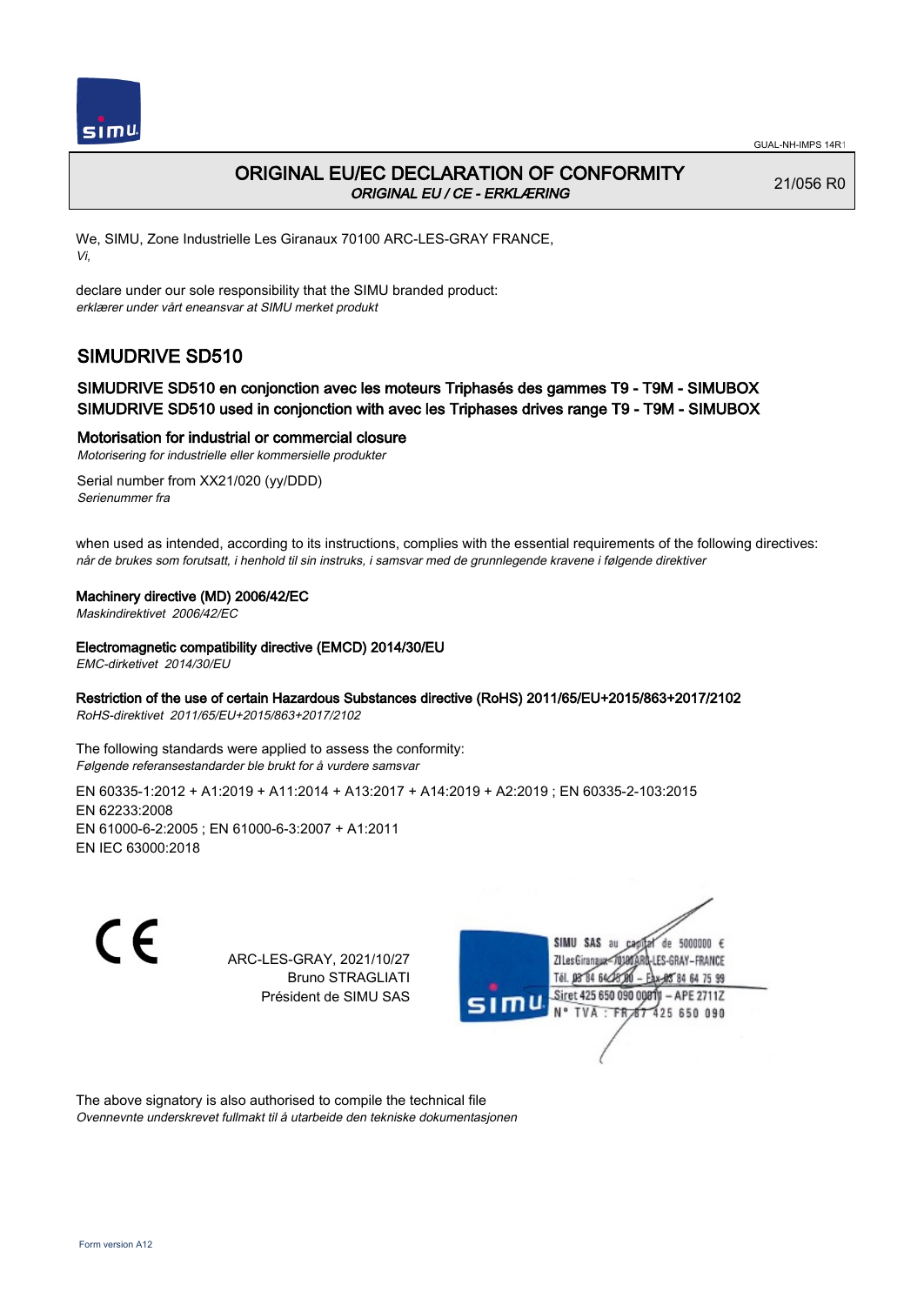

## ORIGINAL EU/EC DECLARATION OF CONFORMITY ORYGINALNA DEKLARACJA ZGODNOŚCI UE/WE

21/056 R0

We, SIMU, Zone Industrielle Les Giranaux 70100 ARC-LES-GRAY FRANCE, My,

declare under our sole responsibility that the SIMU branded product: deklarujemy z pełną odpowiedzialnością, że produkt oznaczony marką SIMU

# SIMUDRIVE SD510

### SIMUDRIVE SD510 en conjonction avec les moteurs Triphasés des gammes T9 - T9M - SIMUBOX SIMUDRIVE SD510 used in conjonction with avec les Triphases drives range T9 - T9M - SIMUBOX

#### Motorisation for industrial or commercial closure

Wyposażenie w napęd zamknięcia przemysłowego lub handlowego

Serial number from XX21/020 (yy/DDD) z numerem seryjnym od

when used as intended, according to its instructions, complies with the essential requirements of the following directives: gdy jest używany zgodnie z przeznaczeniem i instrukcjami, spełnia podstawowe wymagania następujących Dyrektyw

#### Machinery directive (MD) 2006/42/EC

Dyrektywa maszynowa 2006/42/EC

#### Electromagnetic compatibility directive (EMCD) 2014/30/EU

Dyrektywa kompatybilności elektromagnetycznej 2014/30/EU

#### Restriction of the use of certain Hazardous Substances directive (RoHS) 2011/65/EU+2015/863+2017/2102

Dyrektywa RoHS 2011/65/EU+2015/863+2017/2102

The following standards were applied to assess the conformity: Do oceny zgodności zostały zastosowane następujące normy

EN 60335‑1:2012 + A1:2019 + A11:2014 + A13:2017 + A14:2019 + A2:2019 ; EN 60335‑2‑103:2015 EN 62233:2008 EN 61000‑6‑2:2005 ; EN 61000‑6‑3:2007 + A1:2011 EN IEC 63000:2018

C F

ARC-LES-GRAY, 2021/10/27 Bruno STRAGLIATI Président de SIMU SAS



The above signatory is also authorised to compile the technical file

Osoba wskazana powyżej jest również upoważniony do przygotowania dokumentacji technicznej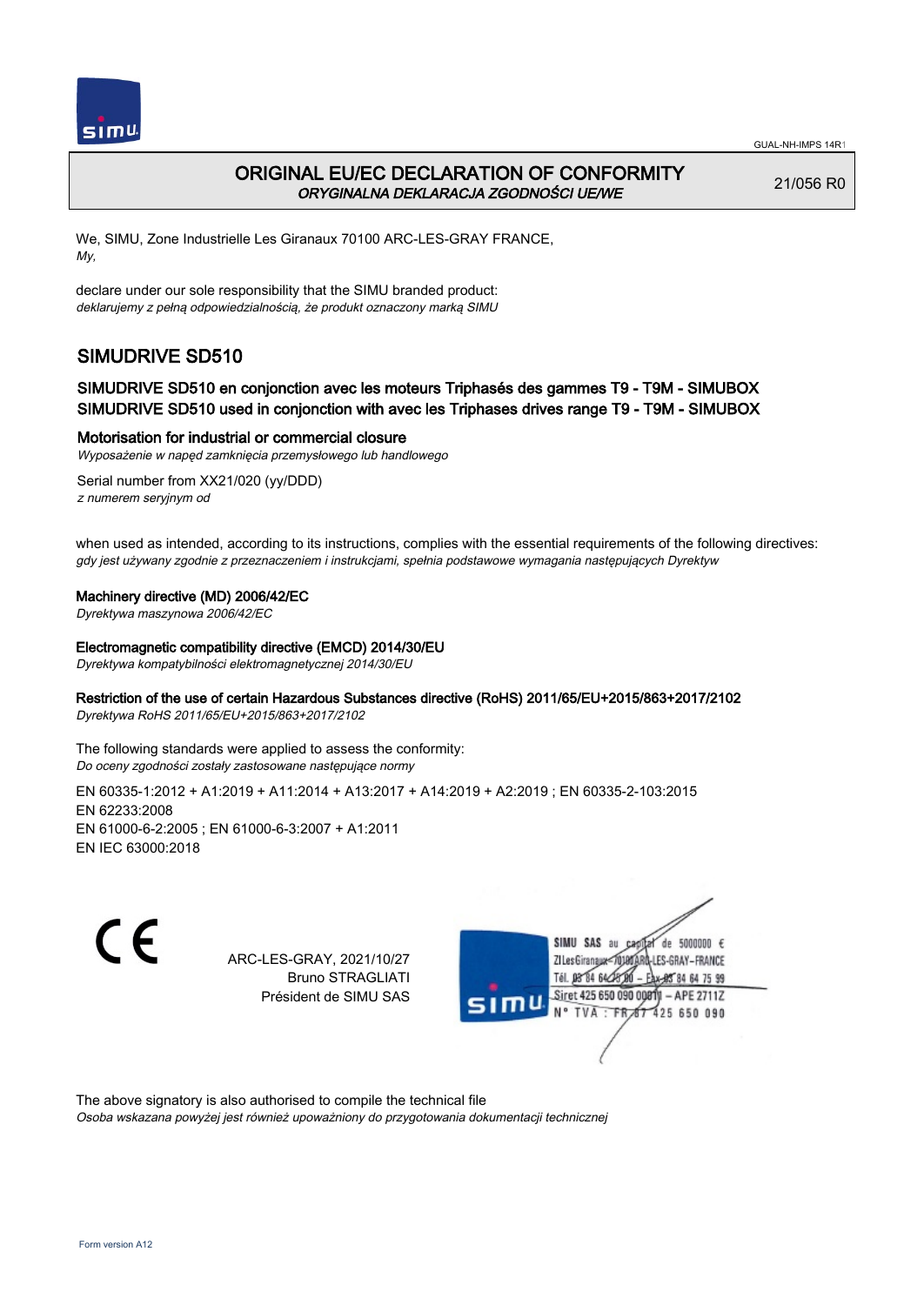

## ORIGINAL EU/EC DECLARATION OF CONFORMITY DECLARAÇÃO UE/CE DE CONFORMIDADE ORIGINAL

21/056 R0

We, SIMU, Zone Industrielle Les Giranaux 70100 ARC-LES-GRAY FRANCE, Nós,

declare under our sole responsibility that the SIMU branded product: declaramos sob nossa única responsabilidade que o dispositivo marca SIMU

# SIMUDRIVE SD510

### SIMUDRIVE SD510 en conjonction avec les moteurs Triphasés des gammes T9 - T9M - SIMUBOX SIMUDRIVE SD510 used in conjonction with avec les Triphases drives range T9 - T9M - SIMUBOX

Motorisation for industrial or commercial closure

Motorização para encerramento industrial ou comercial Serial number from XX21/020 (yy/DDD)

Número de série desde

when used as intended, according to its instructions, complies with the essential requirements of the following directives: Quando utilizado de acordo com sua a aplicação, segundo as suas instruções, cumpre os requisitos essenciais das seguintes diretivas

#### Machinery directive (MD) 2006/42/EC

Diretiva Máquinas 2006/42/EC

#### Electromagnetic compatibility directive (EMCD) 2014/30/EU

Diretiva compatibilidade electromagnética 2014/30/EU

#### Restriction of the use of certain Hazardous Substances directive (RoHS) 2011/65/EU+2015/863+2017/2102

Diretiva RoHS 2011/65/EU+2015/863+2017/2102

The following standards were applied to assess the conformity: As normas de referência apresentadas em seguida foram aplicadas para avaliar a conformidade

EN 60335‑1:2012 + A1:2019 + A11:2014 + A13:2017 + A14:2019 + A2:2019 ; EN 60335‑2‑103:2015 EN 62233:2008 EN 61000‑6‑2:2005 ; EN 61000‑6‑3:2007 + A1:2011 EN IEC 63000:2018

C F

ARC-LES-GRAY, 2021/10/27 Bruno STRAGLIATI Président de SIMU SAS



The above signatory is also authorised to compile the technical file

A pessoa nomeada acima também está autorizada a compilar o processo técnico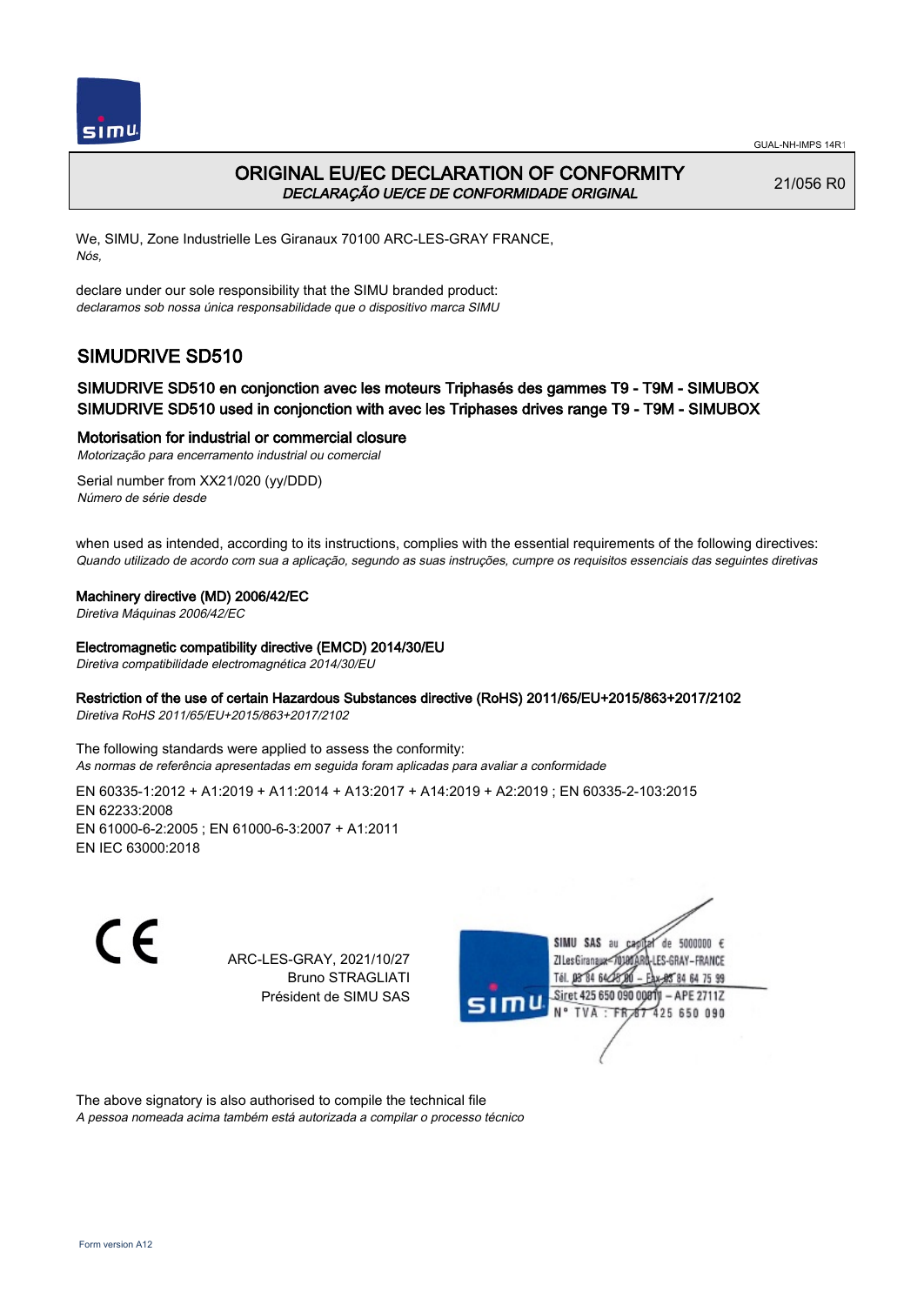



## ORIGINAL EU/EC DECLARATION OF CONFORMITY ORIGINAL EU/EC DECLARAIE DE CONFORMITATE

21/056 R0

We, SIMU, Zone Industrielle Les Giranaux 70100 ARC-LES-GRAY FRANCE, Noi,

declare under our sole responsibility that the SIMU branded product: declarăm pe propria răspundere că produsele marca SIMU

# SIMUDRIVE SD510

### SIMUDRIVE SD510 en conjonction avec les moteurs Triphasés des gammes T9 - T9M - SIMUBOX SIMUDRIVE SD510 used in conjonction with avec les Triphases drives range T9 - T9M - SIMUBOX

Motorisation for industrial or commercial closure

Motorizare pentru închidere comercială sau industrială Serial number from XX21/020 (yy/DDD)

Numărul de serie din

when used as intended, according to its instructions, complies with the essential requirements of the following directives: utilizate conform destinaiei lor, aa cum este descris în manualul de utilizare, sunt în conformitate cu cerinele eseniale ale următoarelor directive

#### Machinery directive (MD) 2006/42/EC

Directiva privind echipamentele tehnice 2006/42/EC

#### Electromagnetic compatibility directive (EMCD) 2014/30/EU

Directiva privind compatibilitatea electromagnetică 2014/30/EU

#### Restriction of the use of certain Hazardous Substances directive (RoHS) 2011/65/EU+2015/863+2017/2102

Directiva RoHS 2011/65/EU+2015/863+2017/2102

The following standards were applied to assess the conformity: Următoarele standarde de referină au fost aplicate pentru respectarea conformităii

EN 60335‑1:2012 + A1:2019 + A11:2014 + A13:2017 + A14:2019 + A2:2019 ; EN 60335‑2‑103:2015 EN 62233:2008 EN 61000‑6‑2:2005 ; EN 61000‑6‑3:2007 + A1:2011 EN IEC 63000:2018

C F

ARC-LES-GRAY, 2021/10/27 Bruno STRAGLIATI Président de SIMU SAS



The above signatory is also authorised to compile the technical file Semnatarul de mai sus este, de asemenea, autorizat să întocmească dosarul tehnic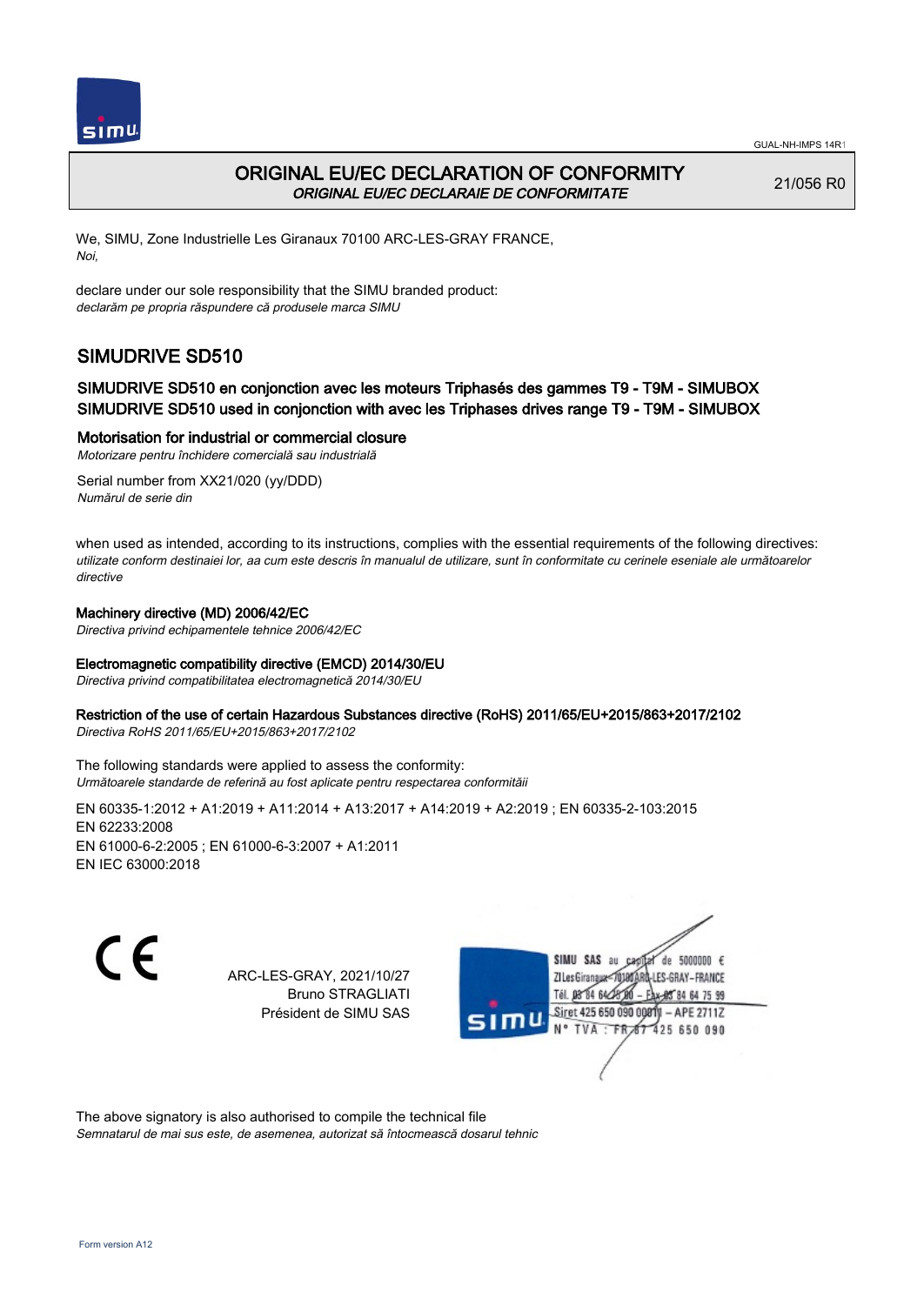

## ORIGINAL EU/EC DECLARATION OF CONFORMITY ORIGINAL EU/EG-FÖRSÄKRAN OM ÖVERENSSTÄMMELSE

21/056 R0

We, SIMU, Zone Industrielle Les Giranaux 70100 ARC-LES-GRAY FRANCE, Vi,

declare under our sole responsibility that the SIMU branded product: försäkrar på eget ansvar att produkten av varumärket SIMU

# SIMUDRIVE SD510

### SIMUDRIVE SD510 en conjonction avec les moteurs Triphasés des gammes T9 - T9M - SIMUBOX SIMUDRIVE SD510 used in conjonction with avec les Triphases drives range T9 - T9M - SIMUBOX

#### Motorisation for industrial or commercial closure

Motorisering för industriell eller kommersiell access

Serial number from XX21/020 (yy/DDD) Serienumret från

when used as intended, according to its instructions, complies with the essential requirements of the following directives: uppfyller de grundläggande kraven i följande direktiv när den används på det sätt som avses, i enlighet med bruksanvisningen

#### Machinery directive (MD) 2006/42/EC

Maskindirektivet 2006/42/EC

#### Electromagnetic compatibility directive (EMCD) 2014/30/EU

EMC-direktivet 2014/30/EU

#### Restriction of the use of certain Hazardous Substances directive (RoHS) 2011/65/EU+2015/863+2017/2102

RoHS-direktivet 2011/65/EU+2015/863+2017/2102

The following standards were applied to assess the conformity: Följande referensnormer har tillämpats för att göra en bedömning av överensstämmelsen

EN 60335‑1:2012 + A1:2019 + A11:2014 + A13:2017 + A14:2019 + A2:2019 ; EN 60335‑2‑103:2015 EN 62233:2008 EN 61000‑6‑2:2005 ; EN 61000‑6‑3:2007 + A1:2011 EN IEC 63000:2018

C E

ARC-LES-GRAY, 2021/10/27 Bruno STRAGLIATI Président de SIMU SAS



The above signatory is also authorised to compile the technical file

Den person som anges ovan är också behörig att ställa samman den tekniska dokumentationen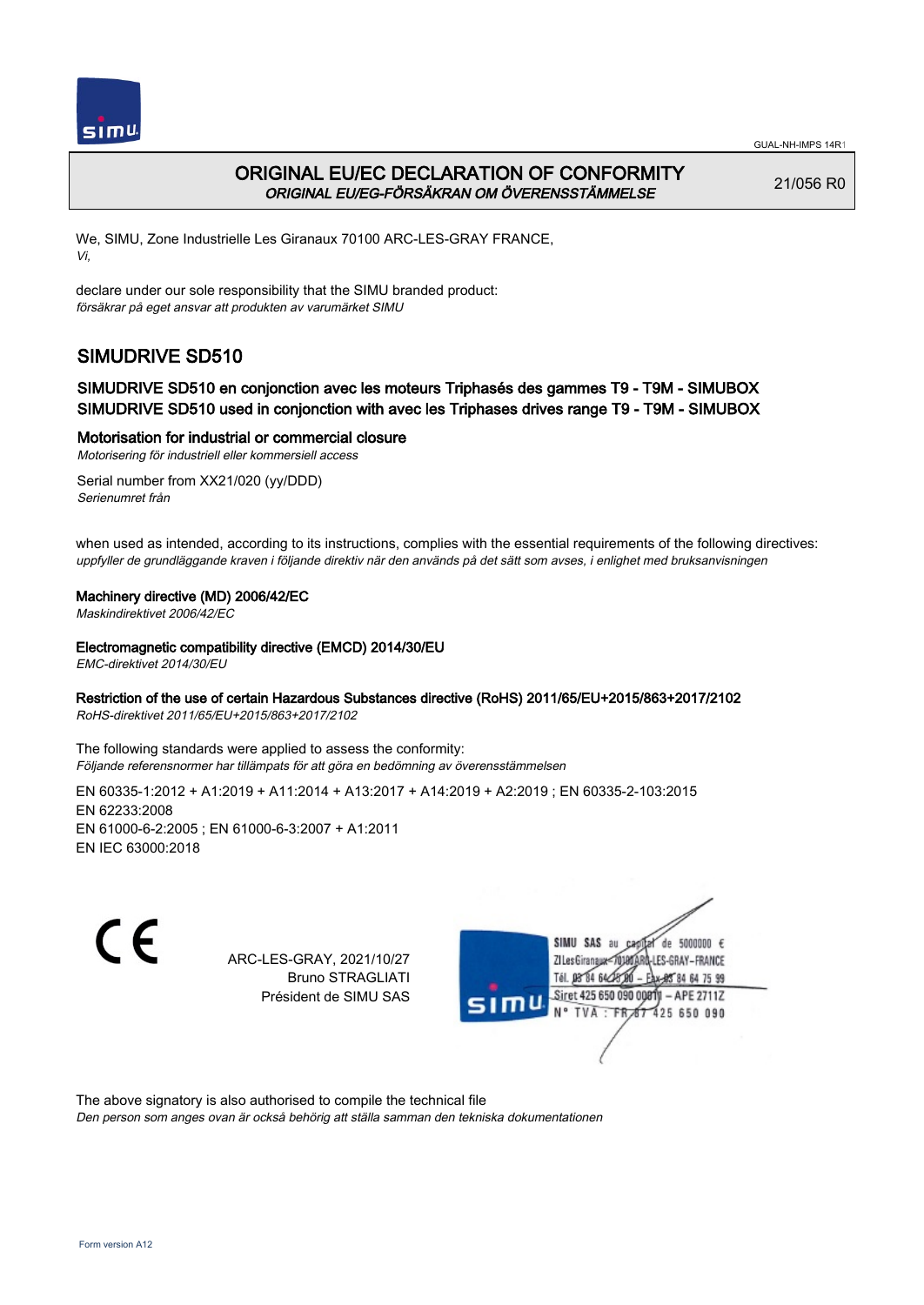

## ORIGINAL EU/EC DECLARATION OF CONFORMITY ORIGINÁLNE VYHLÁSENIE EU/ES O ZHODE

21/056 R0

We, SIMU, Zone Industrielle Les Giranaux 70100 ARC-LES-GRAY FRANCE, My,

declare under our sole responsibility that the SIMU branded product: vyhlasujeme na svoju výlučnú zodpovednosť, že výrobok značky SIMU

# SIMUDRIVE SD510

### SIMUDRIVE SD510 en conjonction avec les moteurs Triphasés des gammes T9 - T9M - SIMUBOX SIMUDRIVE SD510 used in conjonction with avec les Triphases drives range T9 - T9M - SIMUBOX

#### Motorisation for industrial or commercial closure

Pohon pre priemyselné alebo komerčné brány

Serial number from XX21/020 (yy/DDD) Seriové číslo od

when used as intended, according to its instructions, complies with the essential requirements of the following directives: ak je používaný v súlade s účelom použitia a s návodom, spĺňa základné požiadavky týchto smerníc

#### Machinery directive (MD) 2006/42/EC

Smernica o strojových zariadeniach 2006/42/EC

#### Electromagnetic compatibility directive (EMCD) 2014/30/EU

Smernica o elektromagnetickej kompatibilite 2014/30/EU

Restriction of the use of certain Hazardous Substances directive (RoHS) 2011/65/EU+2015/863+2017/2102 Smernica o obmedzení používania určitých nebezpečných látok v elektrických a elektronických zariadeniach

2011/65/EU+2015/863+2017/2102

The following standards were applied to assess the conformity: Pre posúdenie zhody boli použité následujúce normy

EN 60335‑1:2012 + A1:2019 + A11:2014 + A13:2017 + A14:2019 + A2:2019 ; EN 60335‑2‑103:2015 EN 62233:2008 EN 61000‑6‑2:2005 ; EN 61000‑6‑3:2007 + A1:2011 EN IEC 63000:2018

 $\epsilon$ 

ARC-LES-GRAY, 2021/10/27 Bruno STRAGLIATI Président de SIMU SAS



The above signatory is also authorised to compile the technical file uvedená osoba je tiež osoba zodpovedná za vypracovanie technickej dokumentácie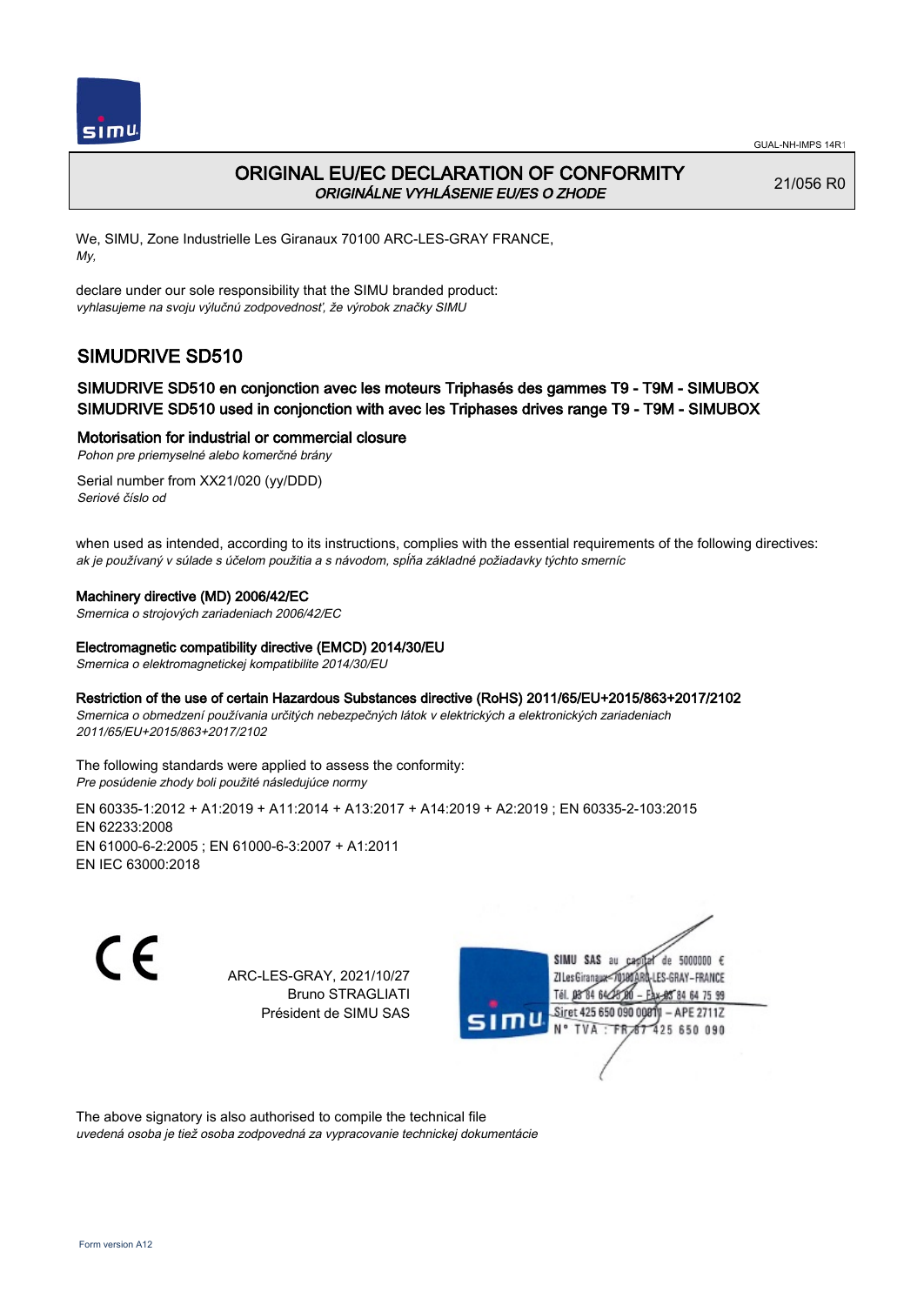

## ORIGINAL EU/EC DECLARATION OF CONFORMITY IZJAVA O SKLADNOSTI / IZJAVA O LASTNOSTIH

21/056 R0

We, SIMU, Zone Industrielle Les Giranaux 70100 ARC-LES-GRAY FRANCE, Mi,

declare under our sole responsibility that the SIMU branded product: S polno odgovornostjo izjavljamo, da izdelki blagovne znamke SIMU

# SIMUDRIVE SD510

### SIMUDRIVE SD510 en conjonction avec les moteurs Triphasés des gammes T9 - T9M - SIMUBOX SIMUDRIVE SD510 used in conjonction with avec les Triphases drives range T9 - T9M - SIMUBOX

Motorisation for industrial or commercial closure

Motorizacija vrat za industrijsko ali komercialno uporabo

Serial number from XX21/020 (yy/DDD) 'Serijska številka

when used as intended, according to its instructions, complies with the essential requirements of the following directives: ko se uporabljajo v skladu z namembnostjo in navodili, ustrezajo bistvenim zahtevam naslednjih direktiv

#### Machinery directive (MD) 2006/42/EC

Direktiva o strojih 2006/42/EC

#### Electromagnetic compatibility directive (EMCD) 2014/30/EU

Direktiva o elektromagnetni združljivosti 2014/30/EU

#### Restriction of the use of certain Hazardous Substances directive (RoHS) 2011/65/EU+2015/863+2017/2102

Direktiva RoHS 2011/65/EU+2015/863+2017/2102

The following standards were applied to assess the conformity: Za preverjanje skladnosti so bili uporabljeni naslednji standardi

EN 60335‑1:2012 + A1:2019 + A11:2014 + A13:2017 + A14:2019 + A2:2019 ; EN 60335‑2‑103:2015 EN 62233:2008 EN 61000‑6‑2:2005 ; EN 61000‑6‑3:2007 + A1:2011 EN IEC 63000:2018

C E

ARC-LES-GRAY, 2021/10/27 Bruno STRAGLIATI Président de SIMU SAS



The above signatory is also authorised to compile the technical file Podpisnik, naveden zgoraj, je pooblaščen tudi za pripravo tehnične dokumentacije